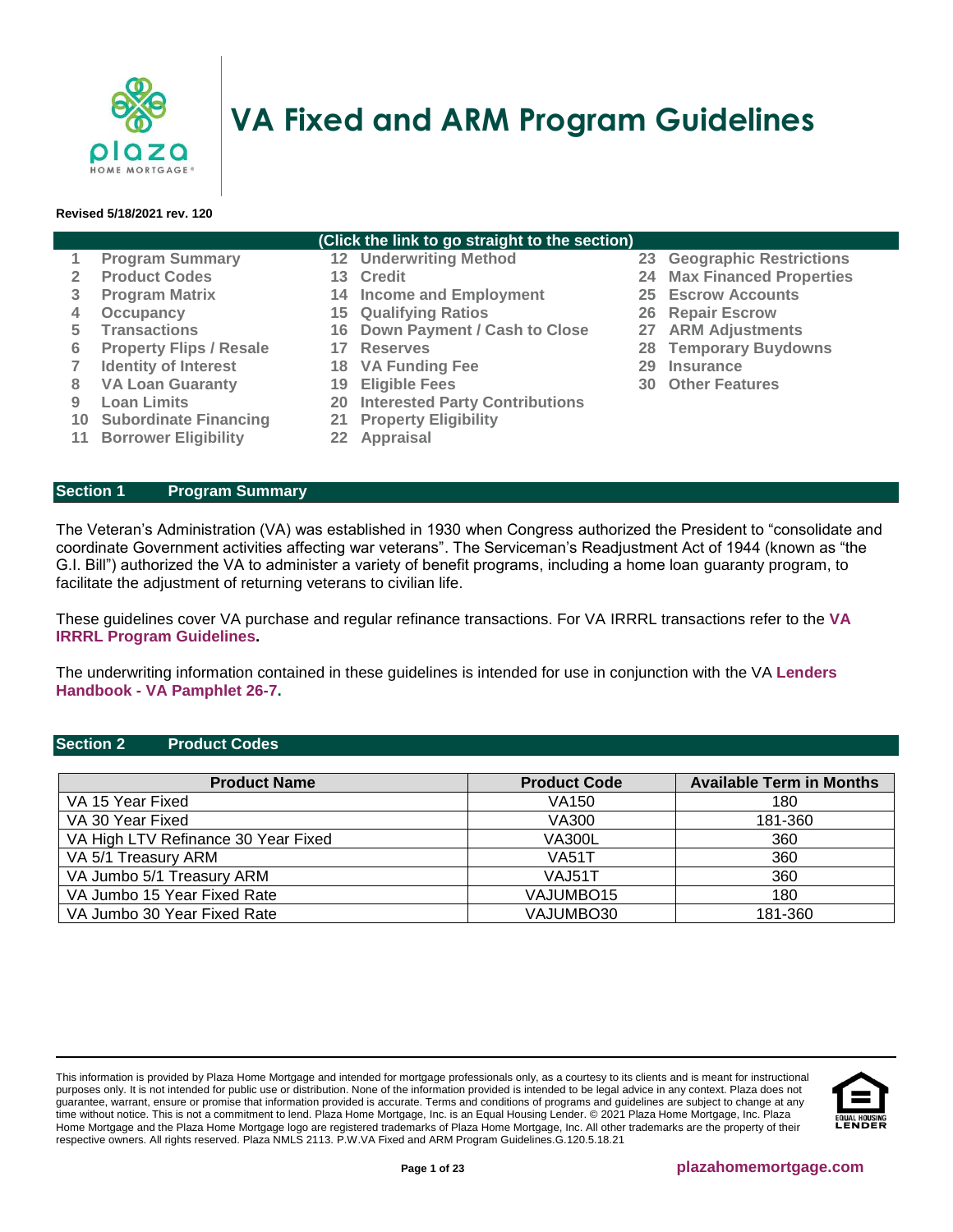<span id="page-1-0"></span>

| <b>Purchase</b> |                               |                       |                                           |                      |            |                  |
|-----------------|-------------------------------|-----------------------|-------------------------------------------|----------------------|------------|------------------|
| Program         |                               | LTV/CLTV <sup>1</sup> |                                           | DTI                  |            |                  |
|                 | <b>Property Type</b>          |                       | <b>Credit Score</b><br><b>Loan Amount</b> |                      | <b>AUS</b> | <b>Manual</b>    |
|                 | 1-4                           | 100%                  | 580                                       | $\le$ \$548,250      |            |                  |
| Conforming      | Manufactured<br>Housing $3,4$ | 100%                  | 640                                       | (<= \$822,375 AK/HI) | Per AUS    | 50% <sup>4</sup> |
| Jumbo           |                               | 100%                  | 580                                       | \$1,000,000          |            |                  |
|                 | 1-4                           | 90%                   | 660                                       | \$1,500,000          |            |                  |

| Refinance <sup>2</sup> |                                 |                       |                                           |                        |            |                     |
|------------------------|---------------------------------|-----------------------|-------------------------------------------|------------------------|------------|---------------------|
|                        |                                 | LTV/CLTV <sup>1</sup> |                                           |                        | DTI        |                     |
| Program                | <b>Property Type</b>            |                       | <b>Credit Score</b><br><b>Loan Amount</b> |                        | <b>AUS</b> | <b>Manual</b>       |
|                        | 1-4                             | $100\%^2$             | 580                                       | $\le$ \$548,250        |            |                     |
| Conforming             | Manufactured<br>Housing $3,4,5$ | 100% <sup>2</sup>     | 640                                       | $(<=$ \$822,375 AK/HI) | Per AUS    | $50\%$ <sup>4</sup> |
|                        |                                 | 90%                   | 580                                       | \$1,000,000            | Per AUS    | $50\%$ <sup>4</sup> |
| Jumbo                  | 1-4                             | 90%                   | 660                                       | \$1,500,000            |            |                     |

<sup>1.</sup> The maximum LTV may be lower in cases where the veteran does not have full entitlement; the maximum LTV is the lesser of the amount listed in this table or that which is required to obtain a 25% Guaranty. For more information on loan Guaranty refer to the **VA Loan Guaranty** section in these Program Guidelines.

<sup>2.</sup> The LTV on refinances is determined by dividing the Total Loan Amount, including any financed VAFF, by the reasonable value on the NOV. Refinances with LTV > 90% are eligible for conforming balance 30-year fixed rate loans only and must use the VA High LTV Refinance product code.

- <sup>3.</sup> Manufactured Housing is not eligible for Jumbo loan amounts.
- <sup>4.</sup> Manual underwriting not permitted on manufactured housing.<br> $\frac{5}{2}$ . Potipaneos of manufactured homes are limited to the novetted
- 5. Refinances of manufactured homes are limited to the payoff of existing purchase money liens and eligible costs.

# <span id="page-1-1"></span>**Section 4 Occupancy**

- Owner occupied primary residences only
- Veterans must certify that they intend to live in the home.
- If the buyer is on active duty, a spouse may certify occupancy.
- Single or married service members deployed from their permanent duty station are considered to be in a temporary-duty status and are able to certify intent to occupy. There is no need to have a spouse, if applicable, certify the occupancy.

## **Conversion of Principal Residence to an Investment Property:**

If a veteran is converting a current principal residence to an investment property upon purchase of a new principal residence, the following requirements apply:

- Use the prospective rental income only to offset the mortgage payment on the rental property and only if there is no indication that the property will be difficult to rent. This rental income may **not** be included in effective income.
- Obtain a working knowledge of the local rental market. If there is no lease on the property, but the local rental market is very strong, the lender may still consider the prospective rental income for offset purposes.

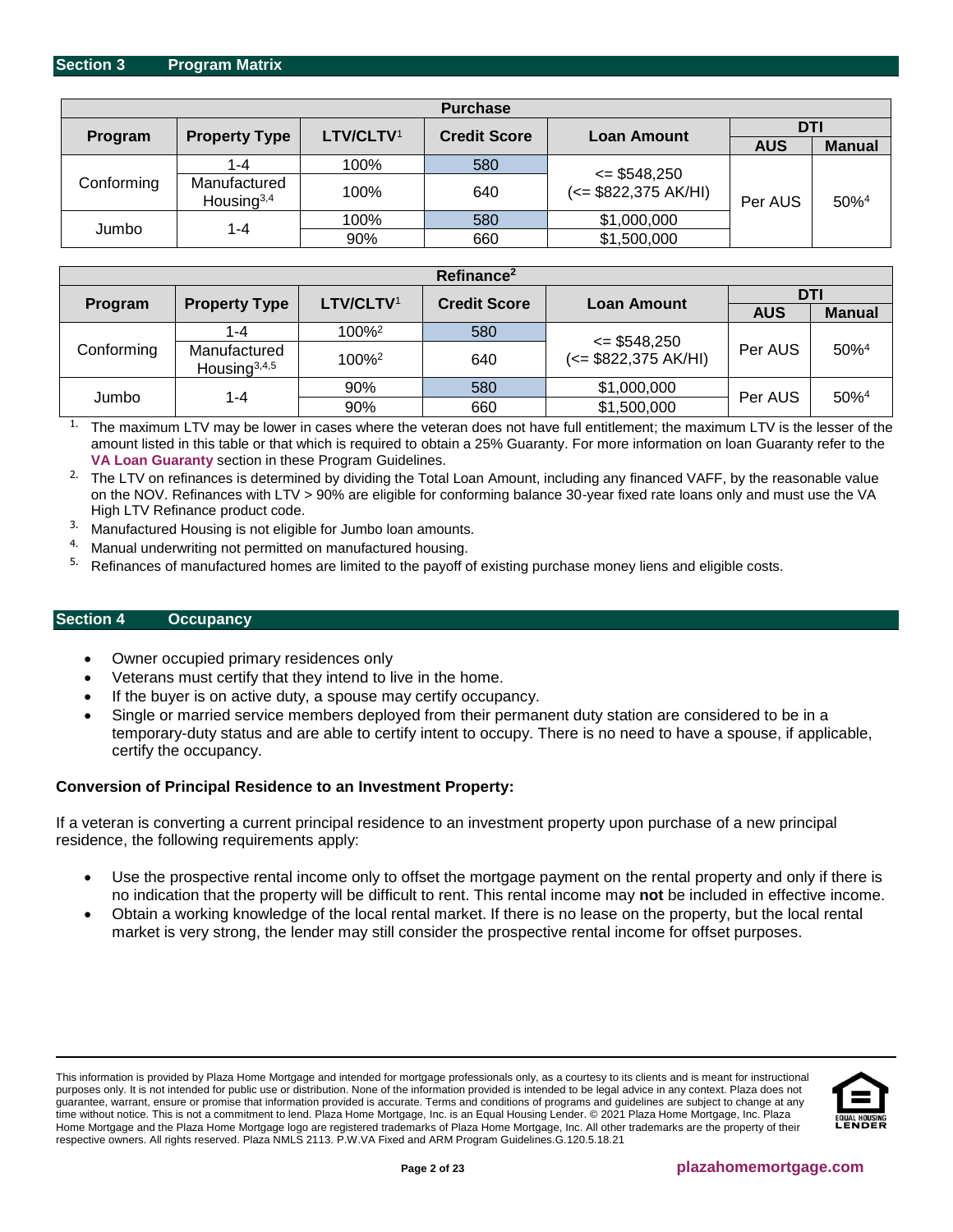# **Conversion of Principal Residence to a Second Home:**

If a veteran is converting a current principal residence to a second home upon purchase of a new principal residence, both the current (home being converted to second home) and proposed (subject property) monthly housing expenses must be used to qualify.

## **Pending Sale of Real Estate:**

In instances where the veteran intends to sell the property but it will not close before the purchase of a new principal residence occurs, the PITIA of both the pending sale and the subject property must be included in qualifying unless the borrower has an executed sales contract and documented reserves as follows:

- The executed sales contract for the current residence, **AND**
- Confirmation that any financing contingencies have been cleared, **AND**
- Reserves totaling 3 months PITIA for both properties, **OR**
- Reserves totaling 2 months PITIA for both properties if the existing property (converted second home) has at least 30% equity. Equity on the existing property can be documented by:
	- o Appraisal ordered from Plaza approved AMC, or
	- o AVM from Plaza approved provider

#### <span id="page-2-0"></span>**Section 5 Transactions**

- **Purchase**
- Refinance (non-IRRRL)

VA IRRRL Refinance guidelines are separate and can be located **[here.](http://resourcecenter.plazahomemortgage.com/phmidocpublisher.nsf/All/BDDD51F69DF12CFC072579E3006E0482?OpenDocument)**

#### **Refinances:**

All VA Refinances must meet the requirements outlined in **[VA Circular 26-19-5](https://www.benefits.va.gov/HOMELOANS/documents/circulars/26_19_5.pdf)**. This is effective for all non-IRRRL refinances with application dates on or after February 15, 2019.

## **Type I Cash-Out Refinance:**

For refinances of loans guaranteed by the VA, the new loan amount, including the VA Funding Fee, does not exceed the payoff amount of the loan being refinanced. **Note:** Type I refinances will be labeled as Rate/Term refinances in BREEZE until BREEZE is updated with the Type I refinance purpose label.

## **Type II Cash-Out Refinance:**

The loan amount, including the VA Funding Fee, exceeds the payoff amount of the loan being refinanced. **Note:** Type II refinances will be labeled as Cash-Out refinances in BREEZE until BREEZE is updated with the Type II refinance purpose label.

#### **Refinance LTV:**

For all refinance loans, the LTV is determined by dividing the total loan amount, including any financed VAFF, by the reasonable value per the NOV. The VA guaranty plus the Veteran's equity must always be at least 25% of the Notice of Value (NOV).

This information is provided by Plaza Home Mortgage and intended for mortgage professionals only, as a courtesy to its clients and is meant for instructional purposes only. It is not intended for public use or distribution. None of the information provided is intended to be legal advice in any context. Plaza does not guarantee, warrant, ensure or promise that information provided is accurate. Terms and conditions of programs and guidelines are subject to change at any time without notice. This is not a commitment to lend. Plaza Home Mortgage, Inc. is an Equal Housing Lender. © 2021 Plaza Home Mortgage, Inc. Plaza Home Mortgage and the Plaza Home Mortgage logo are registered trademarks of Plaza Home Mortgage, Inc. All other trademarks are the property of their respective owners. All rights reserved. Plaza NMLS 2113. P.W.VA Fixed and ARM Program Guidelines.G.120.5.18.21

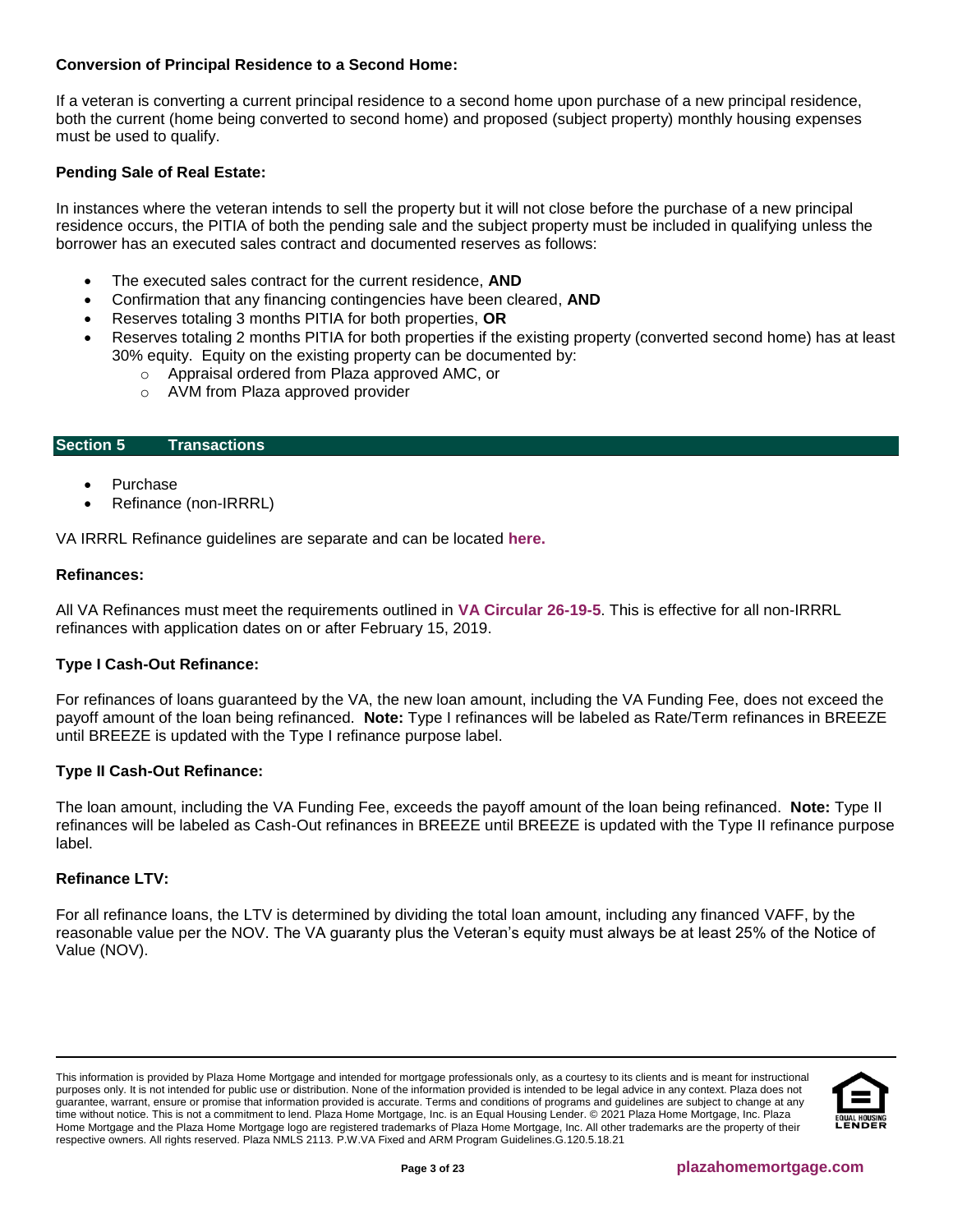# **Refinance Seasoning:**

The note date of the refinance loan must be on or after the later of:

- The date on which the borrower has made at least six consecutive monthly payments on the loan being refinanced; and
- The date that is 210 days after the first payment due date of the loan being refinanced.

# **Refinance Net Tangible Benefit (NTB):**

All refinances (Type I and Type II) must pass a NTB test and a NTB disclosure must be provided to the Veteran no later than the third business day after receiving the Veteran's loan application, and again at loan closing.

**Type I Refinance NTB** – One of the following NTB must exist for all Type I Refinances:

- Fixed Rate to Fixed Rate refinance requires an interest rate reduction of at least .5%
- Fixed Rate to ARM refinance requires an interest rate reduction of at least 2%

**Type II Refinance NTB** – One of the following NTB must exist for all Type II Refinances:

- The new loan eliminates monthly mortgage insurance, whether public or private, or monthly guaranty insurance;
- The term of the new loan is shorter than the term of the loan being refinanced:
- The interest rate on the new loan is lower than the interest rate on the loan being refinanced;
- The monthly principal and interest payment on the new loan is lower than the monthly principal and interest payment on the loan being refinanced;
- The new loan results in an increase in the borrower's monthly residual income;
- The new loan refinances an interim loan to construct, alter, or repair the home;
- The new loan amount is equal to or less than 90 percent of the reasonable value of the home, or;
- The new loan refinances an adjustable rate loan to a fixed rate loan.

**Manufactured Housing:** Cash-out is not allowed on manufactured housing. Refinances are limited to the payoff of purchase money liens and eligible costs.

## **Properties Listed for Sale:**

Refinances on properties that are listed for sale are not permitted. In all circumstances, the listing agreement must be cancelled prior to the application date.

If the borrower is receiving equity out, the property may not have been listed for sale in the last 6 months.

# <span id="page-3-0"></span>**Section 6 Property Flips/ Resale Requirements**

If the owner (individual or entity other than the Mortgage holder) sells a property within 12 months after the date of acquisition, the underwriter should ensure that value is supported.

## **All Flips:**

- Non-Arm's Length or Identity of Interest transactions are not permitted.
- There can be no pattern of previous flipping as evidenced by multiple transfers in the last 12 months.
- No double escrows or assignment of sales contract.
- Seller of record must own the property at the time of the purchase contract.
- Full appraisal required.

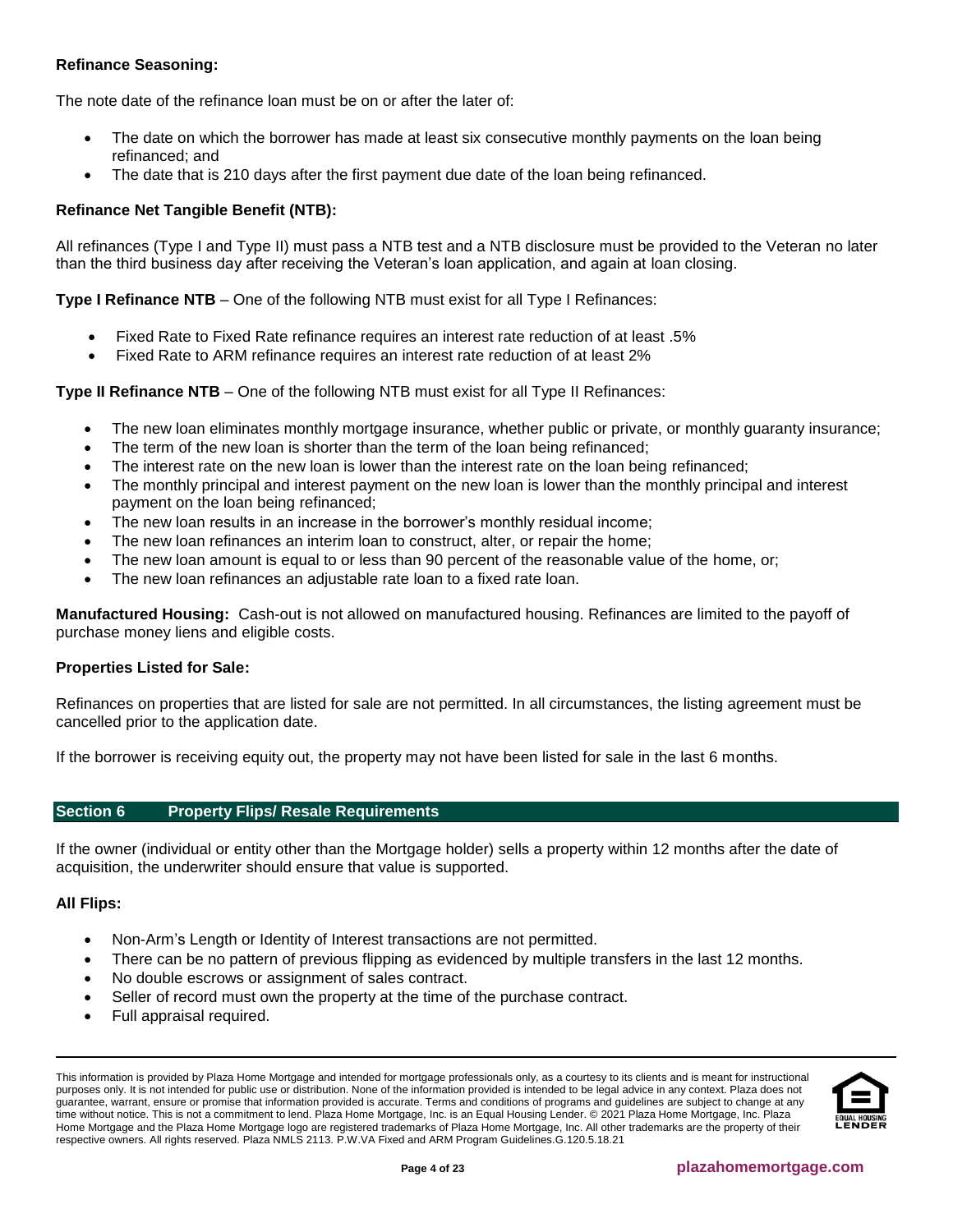# **Unexpired Redemption Period:**

Foreclosed properties that are located in a state where a redemption period is allowed (including Fannie Mae and Freddie Mac owned or HUD REO) are not eligible until all of the following are met:

- The redemption period has expired. **AND**
- The foreclosure sale has been confirmed. **AND**
- Clear and marketable title is obtained.

## <span id="page-4-0"></span>**Section 7 Identity of Interest**

Plaza uses the term Identity of Interest and Non-Arm's Length to describe certain transactions that pose increased risk and warrant additional precautions when evaluating that risk.

Primary residences may be eligible with additional restrictions.

## <span id="page-4-1"></span>**Section 8 VA Loan Guaranty**

Regardless of the loan amount, the VA guaranty plus the Veteran's down payment and/or equity must always be at least 25% of the lesser of the sales price or Notice of Value (NOV).

## **Full entitlement:**

- For Veterans with full entitlement, the maximum amount of guaranty entitlement is 25% of the loan amount regardless of the Freddie Mac Conforming Loan Limit (CLL).
- The maximum amount of guaranty may not exceed 25% of the loan amount.

# **Partial entitlement:**

- For Veterans who have previously used entitlement and such entitlement has not been restored, the maximum amount of guaranty entitlement available is 25% of the Freddie Mac CLL reduced by the amount of entitlement previously used and not restored.
- The maximum amount of guaranty may not exceed the lesser of 25% of the loan amount or 25% of the Freddie Mac CLL.

## **Married Veterans:**

- If at least one Veteran has full entitlement, the maximum amount of guaranty entitlement is 25% of the loan amount regardless of the Freddie Mac Conforming Loan Limit CLL and the maximum amount of guaranty may not exceed 25% of the loan amount.
- If both Veterans have partial entitlement, the maximum amount of guaranty may not exceed the lesser of 25% of the loan amount or 25% of the Freddie Mac CLL.

## **Joint Loans (Vet/Vet or Vet/Non-Vet):**

- If all Veterans seeking to use their entitlement have full entitlement, then the maximum amount of guaranty is 25% of the loan amount.
- If at least one Veteran has partial entitlement, the maximum amount of guaranty may not exceed the lesser of 25% of the loan amount or 25% of the Freddie Mac CLL.
- All other existing VA policies regarding joint loans, such as Veteran/Non-Veteran joint loans, remain the same. See **[VA Pamphlet M26-7, Lenders Handbook, Chapter 7, Section 1, Joint Loans](https://benefits.va.gov/WARMS/docs/admin26/m26-07/Ch7_Special_Handling_NEW.docx)**.

This information is provided by Plaza Home Mortgage and intended for mortgage professionals only, as a courtesy to its clients and is meant for instructional purposes only. It is not intended for public use or distribution. None of the information provided is intended to be legal advice in any context. Plaza does not guarantee, warrant, ensure or promise that information provided is accurate. Terms and conditions of programs and guidelines are subject to change at any time without notice. This is not a commitment to lend. Plaza Home Mortgage, Inc. is an Equal Housing Lender. © 2021 Plaza Home Mortgage, Inc. Plaza Home Mortgage and the Plaza Home Mortgage logo are registered trademarks of Plaza Home Mortgage, Inc. All other trademarks are the property of their respective owners. All rights reserved. Plaza NMLS 2113. P.W.VA Fixed and ARM Program Guidelines.G.120.5.18.21

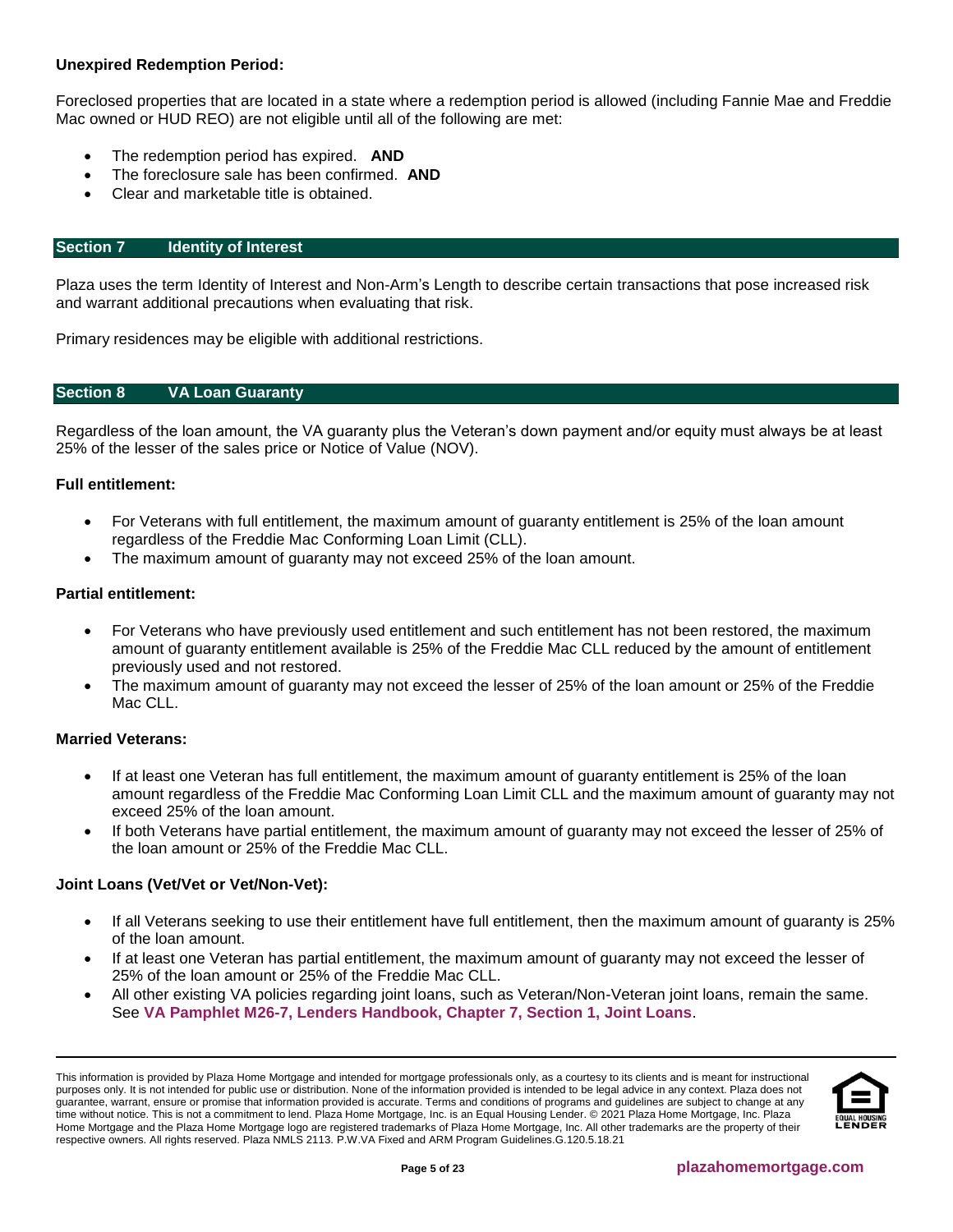## **Reference Material:**

- **[VA Circular 26-19-30](https://www.benefits.va.gov/HOMELOANS/documents/circulars/26_19_30.pdf)** Updated Guidance for Blue Water Navy Vietnam Veterans Act of 2019
- **[VA Circular 26-19-30 Exhibit A](https://www.benefits.va.gov/homeloans/documents/circulars/26_19_30_exhibita.pdf)** Examples of Guaranty Calculations
- **[VA Loan Limits Page](https://www.benefits.va.gov/HOMELOANS/purchaseco_loan_limits.asp)**
- Plaza's **[VA Calculator](http://resourcecenter.plazahomemortgage.com/phmidocpublisher.nsf/All/7AC0B2AC1E2F276107257AF5006957B2?OpenDocument)** worksheet must be completed by Plaza's underwriter

## <span id="page-5-0"></span>**Section 9 Loan Limits**

| Maximum Base Loan Amount                                             |                                    |           |           |  |  |  |
|----------------------------------------------------------------------|------------------------------------|-----------|-----------|--|--|--|
| Alaska & Hawaii<br>Units<br><b>Contiguous U.S.</b><br><b>Program</b> |                                    |           |           |  |  |  |
| Conformina                                                           | l –4                               | \$548.250 | \$822,375 |  |  |  |
| Jumbo                                                                | \$1,500,000<br>\$1,500,000<br>l –4 |           |           |  |  |  |

#### <span id="page-5-1"></span>**Section 10 Subordinate Financing**

- Conforming loans and Jumbo loans that do not exceed the VA loan limit:
	- $\circ$  Subordinate financing is acceptable for as long as the veteran is not placed in a substantially worse position than if the entire amount borrowed had been guaranteed by VA.
	- Jumbo loans that exceed the VA loan limit:
		- o Existing subordinate financing may be allowed case-by-case.
		- o New subordinate financing is not allowed.

## **Property Assessed Clean Energy (PACE) obligations:**

- Properties with PACE obligations are ineligible.
- Any PACE obligations or liens must be paid and satisfied at or prior to closing.
- PACE liens may not be subordinated.

## **Subordinate Financing Requirements:**

| <b>Factor</b>         | <b>Requirement</b>                                                                             |
|-----------------------|------------------------------------------------------------------------------------------------|
| <b>Simultaneous</b>   | Subordinate financing must be existing or obtained simultaneously with the VA loan.            |
| <b>Documentation</b>  | The loan file must contain documentation disclosing the source, the amount and the repayment   |
|                       | terms of the second mortgage and agreement to such terms by the veteran and any co-obligor.    |
| <b>Lien Positions</b> | The second mortgage must be subordinated to the VA loan.                                       |
| <b>Allowable</b>      | The proceeds of the second mortgage may be for items such as, but not limited to:              |
| <b>Purposes</b>       | Closing costs                                                                                  |
|                       | A down payment to meet secondary market requirements.<br>$\bullet$                             |
|                       |                                                                                                |
|                       | Subordinate financing may not be used to cover any portion of a down payment required by VA    |
|                       | to cover the excess of the purchase price over the VA reasonable value.                        |
| <b>Cash Back</b>      | There can be no cash back to the veteran from the VA first or second mortgage that is obtained |
|                       | simultaneously.                                                                                |
| <b>Underwriting</b>   | The veteran must qualify for the second mortgage which is underwritten as an additional        |
|                       | recurring monthly obligation.                                                                  |
| <b>Interest Rate</b>  | The interest rate on the second mortgage may exceed the rate on the VA guaranteed first lien;  |
|                       | however, it may not exceed industry standards for second mortgages.                            |
| <b>Assumability</b>   | The second mortgage must be assumable by creditworthy borrowers/ purchasers.                   |
| <b>Grace Period</b>   | There should be a reasonable grace period before:                                              |
|                       | A late charge comes due. OR                                                                    |

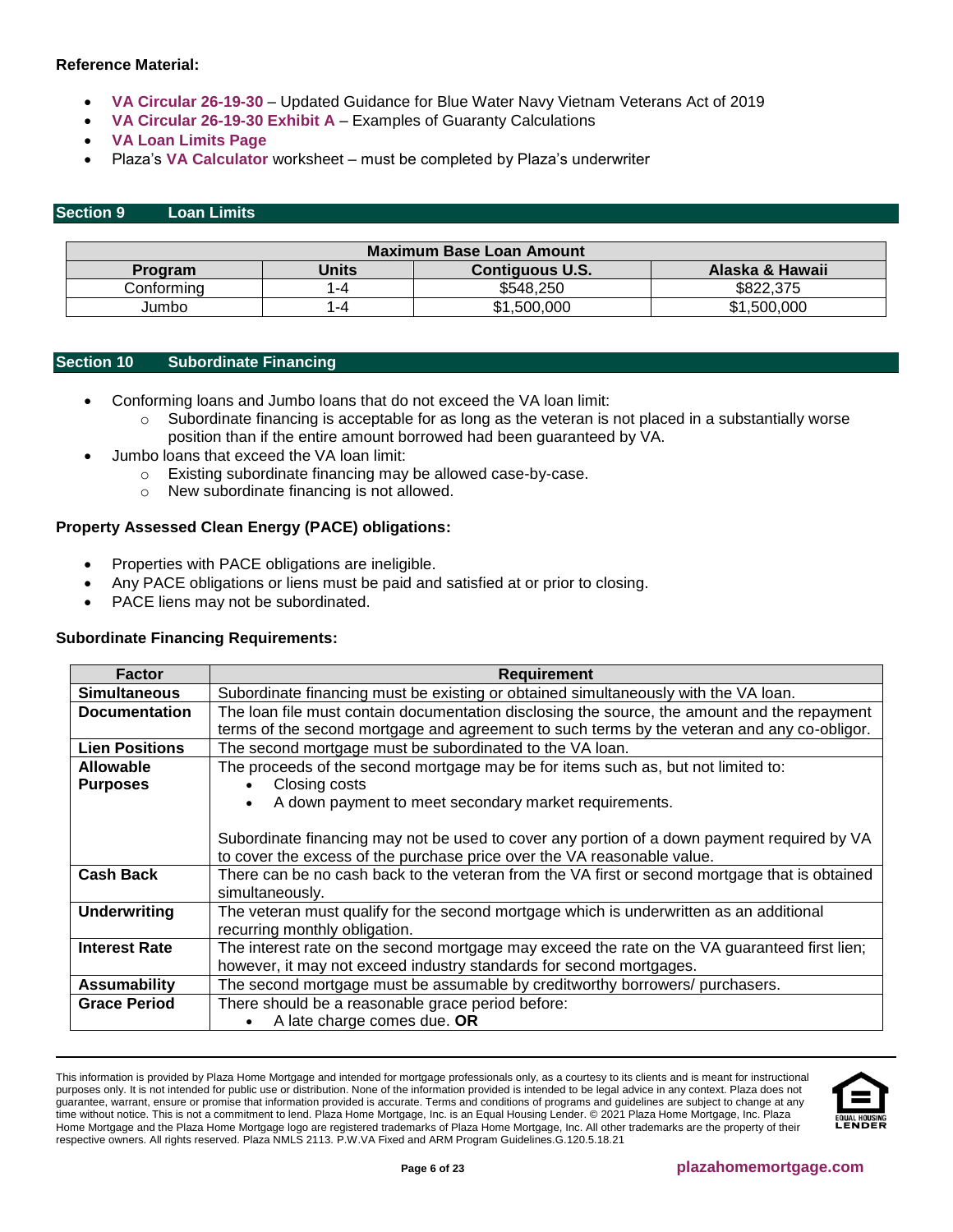|                      | Commencement of foreclosure proceedings in the event of default.                            |
|----------------------|---------------------------------------------------------------------------------------------|
| <b>Unusual Terms</b> | Second mortgages bearing unusual terms, interest rates, etc. are sometimes offered. Consult |
|                      | the VA if it is unclear whether the terms of the second mortgage meet VA standards.         |
| <b>Down Payment</b>  | The respective VA Regional Loan Center for the subject property must approve the down       |
| <b>Assistance</b>    | payment assistance program.                                                                 |
| Program (DAP)        |                                                                                             |

## <span id="page-6-0"></span>**Section 11 Borrower Eligibility**

## **Eligible Veterans:**

For VA home loan purposes, a veteran is a person who has served on active duty in the Army, Navy, Air Force, Marines, Coast Guard or National Guard, and who (except for a service member on active duty) was discharged or released from active duty under conditions other than dishonorable. In general, the following criteria apply:

- The minimum service required wartime is 90 days of active duty.
- The minimum service required for the peacetime periods is 181 days of continuous active duty.
- The veteran must have been discharged or released from active duty under other than dishonorable conditions. Veterans who served less than the minimum required period may be eligible if discharged because of serviceconnected disabilities.
- Members of the Army National Guard or the Air National Guard are eligible after they have performed not less than 90 cumulative days of full-time National Guard duty, of which, at least 30 of those days must have been consecutive. Full-time National Guard duty includes training or other duty in the member's status as a member of the National Guard of a State or territory, the Commonwealth of Puerto Rico, or the District of Columbia for which the member is entitled to pay from the United States or for which the member has waived pay from the United States. Full-time National Guard duty does not include inactive duty, such as monthly drills. It also does not include basic or initial training.
- Members of the Reserves of National Guard who are not eligible for loan guaranty benefits are eligible upon completion of 6 years of service in the Selected Reserve, or upon discharge from the Reserves of National Guard because of a service-connected disability before completing 6 years.
- The un-remarried surviving spouse of an eligible service member who died as a result of service or serviceconnected injuries may also be eligible.
- Veteran/non-veteran joint loans (other than husband and wife and where one or more of the mortgagors do not have VA eligibility) require VA Prior Approval.
- Specific questions on veteran's eligibility matters should be referred to the VA regional office.

## **Determination of Spousal Status When Processing Applications for VA-Guaranteed Home Loans:**

Refer to **VA [Circular 26-15-10](http://www.benefits.va.gov/HOMELOANS/documents/circulars/26_15_10.pdf)** for determination of acceptable spousal status based on a Veteran's assertion when a Veteran is applying for home loan benefits. More information can be found on the VA's Website under **[Important](http://www.va.gov/opa/marriage/)  [Information on Marriage](http://www.va.gov/opa/marriage/)**.

This information is provided by Plaza Home Mortgage and intended for mortgage professionals only, as a courtesy to its clients and is meant for instructional purposes only. It is not intended for public use or distribution. None of the information provided is intended to be legal advice in any context. Plaza does not guarantee, warrant, ensure or promise that information provided is accurate. Terms and conditions of programs and guidelines are subject to change at any time without notice. This is not a commitment to lend. Plaza Home Mortgage, Inc. is an Equal Housing Lender. © 2021 Plaza Home Mortgage, Inc. Plaza Home Mortgage and the Plaza Home Mortgage logo are registered trademarks of Plaza Home Mortgage, Inc. All other trademarks are the property of their respective owners. All rights reserved. Plaza NMLS 2113. P.W.VA Fixed and ARM Program Guidelines.G.120.5.18.21

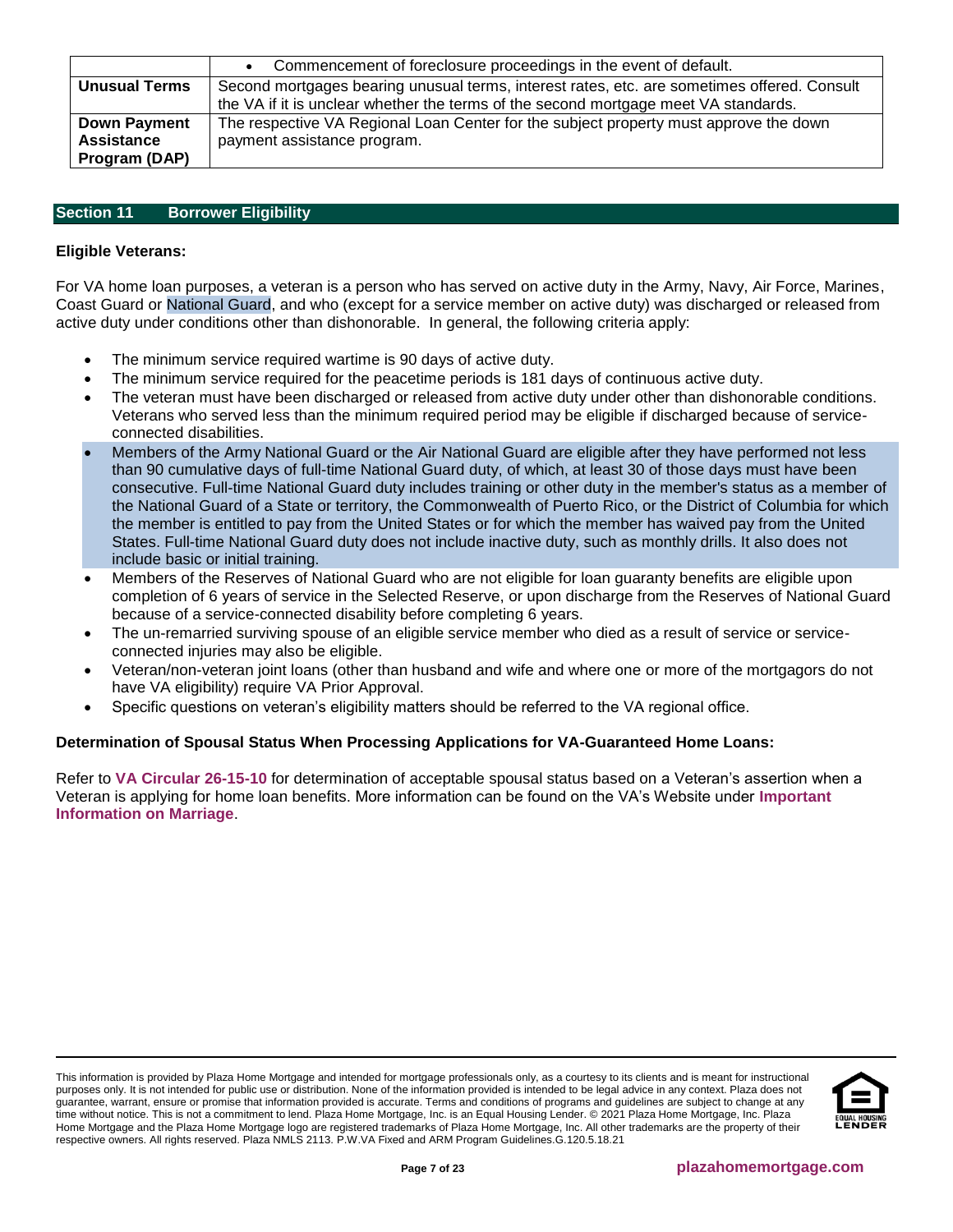#### <span id="page-7-0"></span>**Section 12 Underwriting Method**

Loans must be submitted to DU or LPA. Loans not receiving a DU or LPA approval may be manually underwritten if:

- The loan meets all published loan program guidelines. **AND**
- The underwriter's evaluation has determined the loan is an investment quality mortgage. **AND**
- The loan file contains documentation to support the underwriting decision. **AND**
- The property is not a manufactured home. Manufactured Housing is not eligible for manual underwriting.

## **Downgrade Policy:**

In the event that credit terms or loan information was not considered in the AUS decision, an Approve/Eligible or Accept decision must be downgraded to Refer and be manually underwritten. Circumstances requiring downgrade, if not considered in the AUS decision, include but are not limited to:

- Delinquent federal debt, CAIVRS and suspended and debarred individuals
- Disputed accounts, significant inaccuracy or undisclosed debt
- Previous mortgage foreclosure or bankruptcy within 2 years of application
- Collection accounts, tax liens, charge-offs, judgments
- Bank statements that indicate multiple non-sufficient funds (NSF) charges. Example: More than one or two isolated incidents over a 60 day period. An explanation for such NSFs will be required and additional assets statements may be required to decision the loan.
- Failure to meet the specific conditions of an AUS approval.

## <span id="page-7-1"></span>**Section 13 Credit**

Refer to the **[Program Matrix](#page-1-0)** for minimum Credit Score requirements.

# **Qualifying Credit Score:**

- A tri-merge bureau is required on all loans.
- The qualifying score is the lower of two or the middle of three scores.
- The lowest qualifying score of all applicants is used to qualify.
- Each borrower must have at least one credit score.

## **Non-traditional Credit:**

- Conforming loans: Non-traditional credit may be considered.
- Jumbo loans: Not allowed.

## **Housing Payment History:**

- The mortgage payment history may be deemed satisfactory when the mortgage credit rating is disclosed on the credit report and is evaluated by DU or LPA, and the loan receives an "Approve/Eligible" or "Accept/Eligible" finding.
- The rental payment history will be deemed acceptable, with no additional verification required, for loans that receive an "Approve/Eligible" or "Accept/Eligible" recommendation.
- When the housing payment history is not evaluated by an AUS, or for Refer/manually underwritten loans:
	- o There may be no history of any 30-day late mortgage or rental payments within the last 24 months.
		- o Housing Payment history must be documented by:
			- VOM received directly from an institutional mortgage servicer; or,

This information is provided by Plaza Home Mortgage and intended for mortgage professionals only, as a courtesy to its clients and is meant for instructional purposes only. It is not intended for public use or distribution. None of the information provided is intended to be legal advice in any context. Plaza does not guarantee, warrant, ensure or promise that information provided is accurate. Terms and conditions of programs and guidelines are subject to change at any time without notice. This is not a commitment to lend. Plaza Home Mortgage, Inc. is an Equal Housing Lender. © 2021 Plaza Home Mortgage, Inc. Plaza Home Mortgage and the Plaza Home Mortgage logo are registered trademarks of Plaza Home Mortgage, Inc. All other trademarks are the property of their respective owners. All rights reserved. Plaza NMLS 2113. P.W.VA Fixed and ARM Program Guidelines.G.120.5.18.21

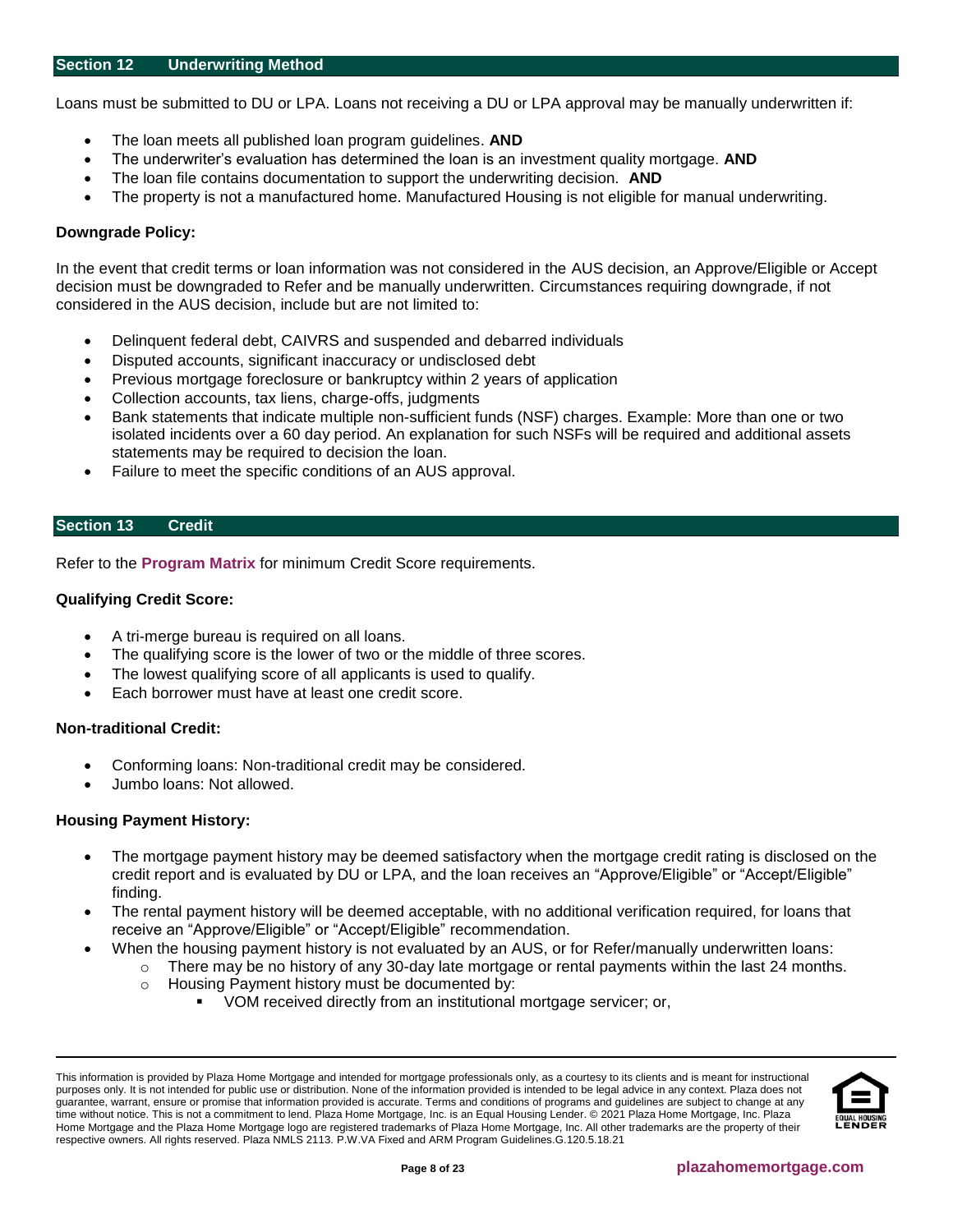- A 24 month rental history directly from the landlord (for landlords with no Identity of Interest with the borrower); or
- Through information shown on the credit report; or
- Cancelled checks that cover the most recent 24-month period.

# **Adverse Credit:**

- If the borrower's credit profile consists of **only** collection accounts, judgments or other adverse credit, the borrower is not eligible. This applies regardless of credit score or AUS approval.
- **Re-established Credit:** In circumstances not involving bankruptcy, satisfactory credit is generally considered to be re-established after the veteran, or veteran and spouse, have made satisfactory payments for 12 months after the date the last derogatory credit item was satisfied. For example, assume a credit report reveals several unpaid collections, including some which have been outstanding for many years. Once the borrower has satisfied the obligations, and then makes timely payments on subsequent obligations for at least 12 months, satisfactory credit is re-established.
- **Collections:** If a collection amount is listed on the credit report with a minimum payment, then the debt should be included with the minimum payment amount. Isolated collection accounts do not necessarily have to be paid off as a condition for loan approval. For example, a credit report may show numerous satisfactory accounts and one or two unpaid medical (or other) collections. In such instances, while it would be preferable to have collections paid, it would not necessarily be a requirement for loan approval. However, collection accounts must be considered part of the borrower's overall credit history and unpaid collection accounts should be considered open, recent credit. Borrowers with a history of collection accounts should have re-established satisfactory credit (see previous paragraph) in order to be considered a satisfactory credit risk. If a borrower has numerous unpaid collections – no matter when they were established – it's not unreasonable to question the borrower's ability and willingness to honor obligations. If the borrower and/or spouse are determined satisfactory credit risks in spite of derogatory credit information, the loan file should include an explanation from the borrower(s) and the underwriter of the basis for the determination.
- **Disputed Accounts:** Lenders may consider a veteran's claim of bona fide or legal defenses regarding unpaid debts except when the debt has been reduced to judgment. Account balances reduced to judgment by a court must either be paid in full or subject to a repayment plan with a history of timely payments. For unpaid debts or debts that have not been paid timely, pay-off of these debts after the acceptability of applicant's credit is questioned does not alter the unsatisfactory record of payment.
- **Judgments:** For clarification purposes, judgments must either be paid in full or subject to a repayment plan with a history of timely payments. Terms of repayment plans must be considered in the analysis of the borrower's obligations (DTI).

The underwriter must always document the reason(s) for not considering an account or derogatory information on VA Form 26-6393.

# **Bankruptcy - Chapter 7 / Foreclosure / Deed in Lieu / Pre-foreclosure / Short Sale:**

The fact that these events exist in an applicant's (or spouse's) credit history does not in itself disqualify the loan. Develop complete information on the facts and circumstances of the event. Consider the reasons and the type of filing.

- A bankruptcy or foreclosure may be disregarded if discharged more than 2 years ago.
- If the bankruptcy was discharged within the last 1-2 years, it is probably not possible to determine that the applicant or spouse is a satisfactory credit risk unless both of the following requirements are met:
	- $\circ$  The applicant or spouse has obtained consumer items on credit subsequent to the bankruptcy and has satisfactorily made the payments over a continued period. **AND**
	- $\circ$  The bankruptcy was caused by circumstances beyond the control of the applicant or spouse such as unemployment, prolonged strikes, medical bills not covered by insurance, and so on, and the circumstances are verified.
	- $\circ$  Divorce is not generally viewed as beyond the control of the borrower and/or spouse.

This information is provided by Plaza Home Mortgage and intended for mortgage professionals only, as a courtesy to its clients and is meant for instructional purposes only. It is not intended for public use or distribution. None of the information provided is intended to be legal advice in any context. Plaza does not guarantee, warrant, ensure or promise that information provided is accurate. Terms and conditions of programs and guidelines are subject to change at any time without notice. This is not a commitment to lend. Plaza Home Mortgage, Inc. is an Equal Housing Lender. © 2021 Plaza Home Mortgage, Inc. Plaza Home Mortgage and the Plaza Home Mortgage logo are registered trademarks of Plaza Home Mortgage, Inc. All other trademarks are the property of their respective owners. All rights reserved. Plaza NMLS 2113. P.W.VA Fixed and ARM Program Guidelines.G.120.5.18.21

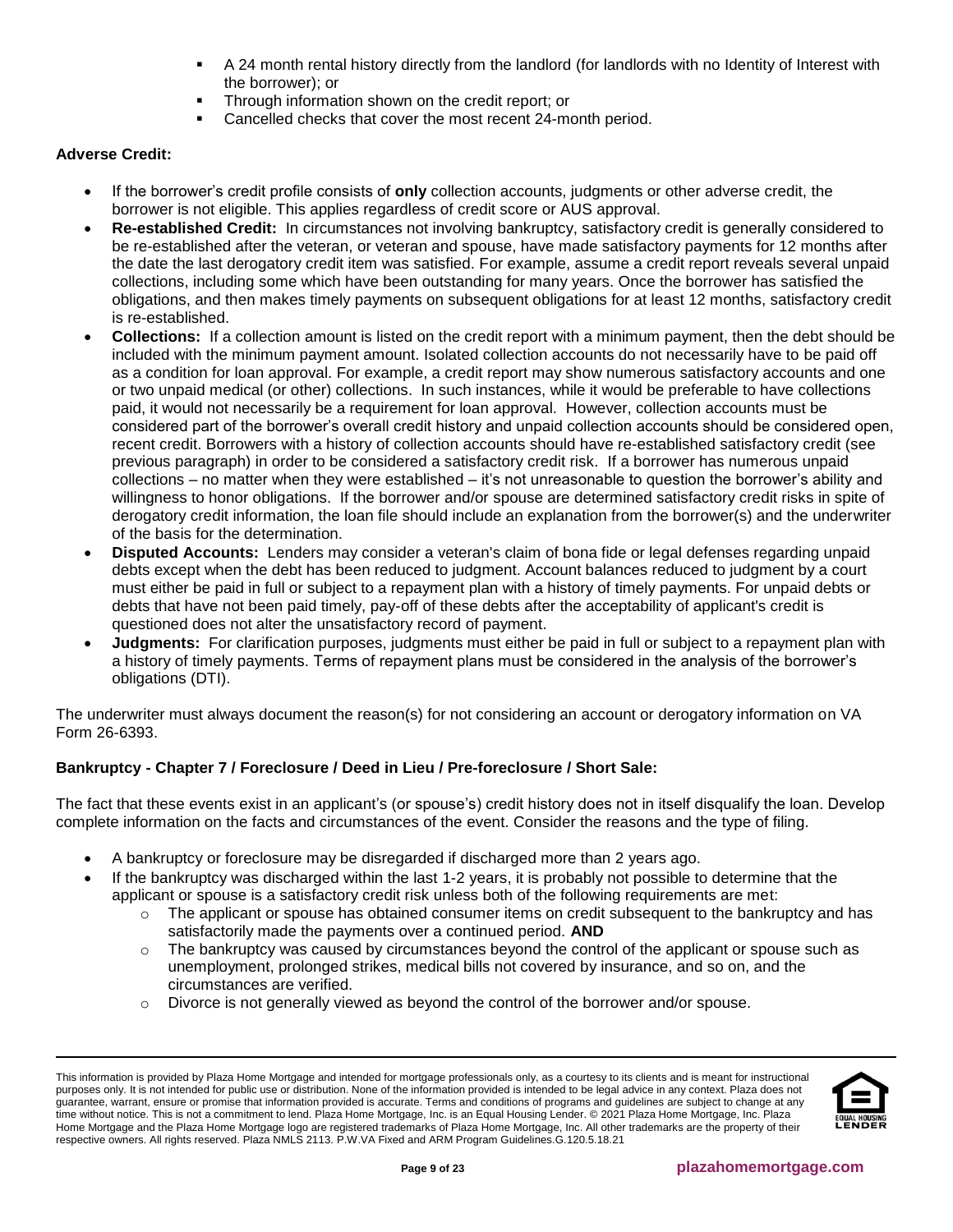- If the bankruptcy was caused by failure of the business of a self-employed applicant, it may be possible to determine that the applicant is a satisfactory credit risk if:
	- o The applicant obtained a permanent position after the business failed.
	- o There is no derogatory credit information prior to self-employment.
	- o There is no derogatory credit information subsequent to the bankruptcy. **AND**
	- $\circ$  Failure of the business was not due to the applicant's misconduct.
- If a borrower or spouse has been discharged in bankruptcy within the past 12 months, it will not generally be possible to determine that the borrower or spouse is a satisfactory credit risk.

**Note:** If the foreclosure was on a VA loan, the applicant may not have full entitlement available for the new loan. Ensure that the applicant's Certificate of Eligibility reflects sufficient entitlement.

#### **Bankruptcy - Chapter 13:**

This type of filing indicates an effort to pay creditors. Regular payments are made to a court-appointed trustee over a 2-3 year period or, in some cases, up to 5 years, to pay off scaled down or entire debts.

If the applicant has finished making all payments satisfactorily, the lender may conclude that the applicant has reestablished satisfactory credit.

If the applicant has satisfactorily made at least 12 months' worth of the payments and the Trustee or the Bankruptcy Judge approves of the new credit, the lender may give favorable consideration.

# **CAIVRS Requirement:**

Perform and document a CAIVRS screening on each veteran and any co-obligor. An applicant cannot be considered a satisfactory credit risk if he or she is presently delinquent or in default on any debt to the Federal Government until the delinquent account has been brought current or satisfactory arrangements have been made between the veteran and the Federal Agency.

Refer to the VA **[Lenders Handbook](http://www.benefits.va.gov/warms/pam26_7.asp)**, Chapter 4 Credit Underwriting for more details.

#### **Additional Credit Requirements:**

- **Community Property States**
	- $\circ$  If the property is located in a community property state, the non-purchasing spouse's (NPS) credit history does not need to be considered; however, the NPS liabilities must be considered to determine the extent of the household liabilities, whether or not the spouse will be personally liable on the Note and whether or not the applicant and spouse choose to have the spouse's income considered. Refer to the VA **[Lenders](http://www.benefits.va.gov/warms/pam26_7.asp)  [Handbook](http://www.benefits.va.gov/warms/pam26_7.asp)** for more details.

#### <span id="page-9-0"></span>**Section 14 Income and Employment**

All VA loans must be fully documented. Employment must be verified for a minimum of 2 years. Refer to the VA **[Lenders](http://www.benefits.va.gov/warms/pam26_7.asp) [Handbook, Chapter 4](http://www.benefits.va.gov/warms/pam26_7.asp)** for more details.

**[VA Form 26-6393](http://www.vba.va.gov/pubs/forms/VBA-26-6393-ARE.pdf)** is used by the underwriter to analyze the veteran's income, debts and creditworthiness. Only verified income can be considered in total effective income. The income calculation and analysis performed by the underwriter to determine the veteran's income must be documented using VA Form 26-6393.

- A verbal VOE is required for all borrowers.
- All transactions require a signed and dated IRS Form 4506-C for all borrowers completed prior to closing.
- Refer to Plaza's **[Credit Guidelines](https://resourcecenter.plazahomemortgage.com/whocli/all/ec8a4379a5da48c807257cbc0054308f?opendocument)** to determine if transcripts are required.

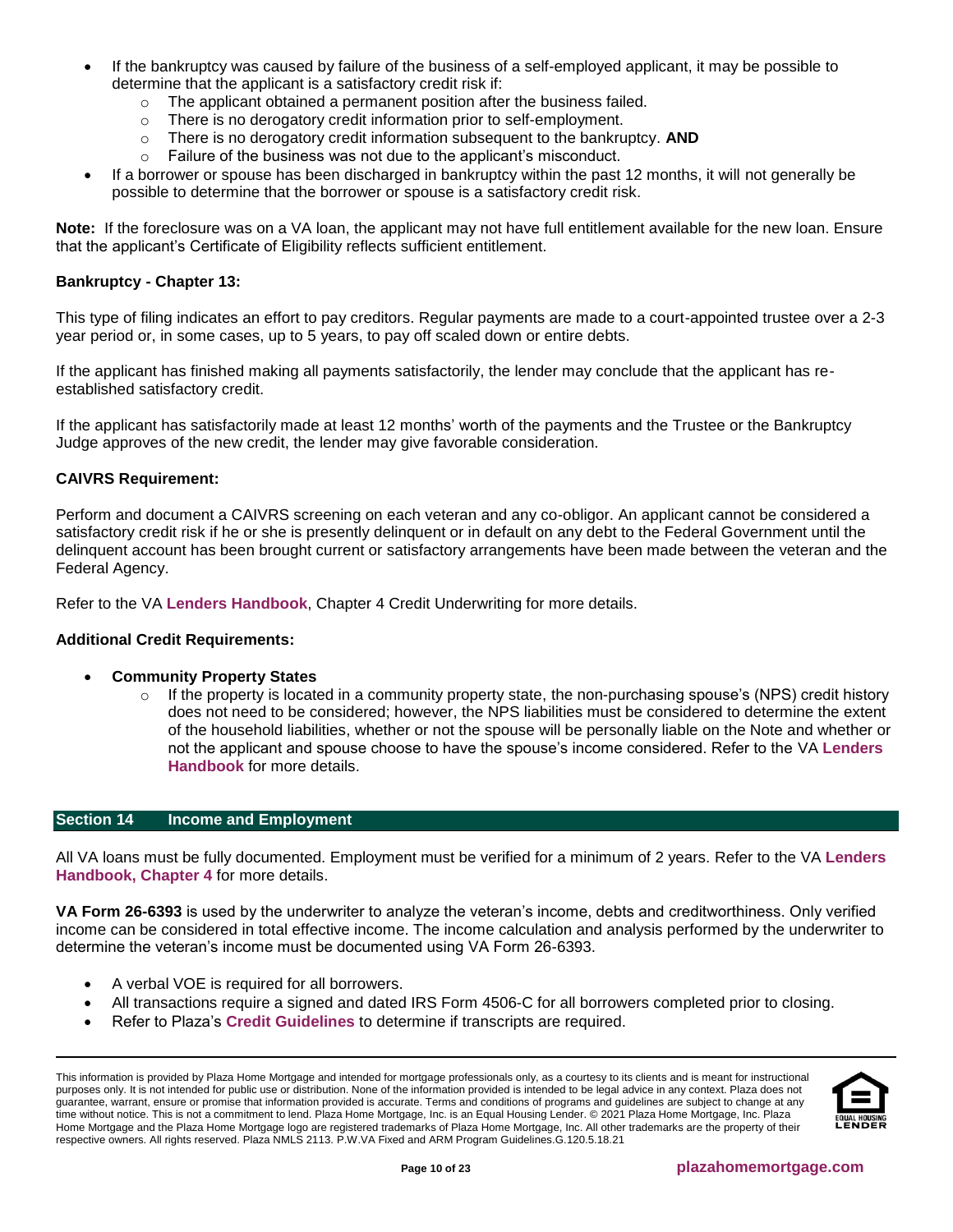**Unreimbursed Employee Business Expenses:** Refer to **[VA Circular 26-16-10](http://www.benefits.va.gov/HOMELOANS/documents/circulars/26_16_10.pdf)** for treatment of unreimbursed business expenses.

## **Military Income Sources and Documentation:**

| <b>Base Pay</b>                                                                                                                                       |                                                                                                                                                                                                                                                                                                                                                                                                                                                                                                                                                                                                                                                                                                                                                                                                                                                                                                                                                                                                                                                                                                                                                                                                                                                      |  |  |
|-------------------------------------------------------------------------------------------------------------------------------------------------------|------------------------------------------------------------------------------------------------------------------------------------------------------------------------------------------------------------------------------------------------------------------------------------------------------------------------------------------------------------------------------------------------------------------------------------------------------------------------------------------------------------------------------------------------------------------------------------------------------------------------------------------------------------------------------------------------------------------------------------------------------------------------------------------------------------------------------------------------------------------------------------------------------------------------------------------------------------------------------------------------------------------------------------------------------------------------------------------------------------------------------------------------------------------------------------------------------------------------------------------------------|--|--|
| <b>Verification</b>                                                                                                                                   | <b>Analysis</b>                                                                                                                                                                                                                                                                                                                                                                                                                                                                                                                                                                                                                                                                                                                                                                                                                                                                                                                                                                                                                                                                                                                                                                                                                                      |  |  |
| Obtain an original Military<br>Leave and Earning Statement<br>(LES) dated no more than 120<br>days prior to the Note signing<br>date instead of a VOE | Determine if the service member is within 12 months of release from active duty or<br>end of the contract term. If the date is within 12 months of the anticipated loan<br>closing date, obtain any of the following:<br>Documentation of re-enlistment to a date beyond the 12-month period<br>following the projected closing of the loan. OR<br>A statement from the service member that he/she intends to re-enlist or<br>extend his/her period of active duty to a date beyond the 12-month period plus<br>a statement from the service member's commanding officer confirming that<br>the service member is eligible to re-enlist or extend his/her active duty and<br>that the commanding officer has no reason to believe that the re-enlistment or<br>extension of active duty will not be granted. OR<br>Verification of a valid offer of local civilian employment following the release<br>from active duty. OR<br>Documentation of strong mitigating factors, such as a down payment of at<br>least 10%, significant cash reserves, and clear evidence of strong ties to the<br>community coupled with a non-military spouse's income high enough that only<br>minimal income from the active duty service member is needed to qualify. |  |  |

# Military Basic Pay Tables are available at: **<http://www.dfas.mil/militarymembers.html>**

|                                                                                            | <b>Subsistence and Clothing Allowances</b>                                                                                                                                                                                                                                                                                                                                                                                                                                                                                                                |  |  |  |
|--------------------------------------------------------------------------------------------|-----------------------------------------------------------------------------------------------------------------------------------------------------------------------------------------------------------------------------------------------------------------------------------------------------------------------------------------------------------------------------------------------------------------------------------------------------------------------------------------------------------------------------------------------------------|--|--|--|
| <b>Verification</b>                                                                        | <b>Analysis</b>                                                                                                                                                                                                                                                                                                                                                                                                                                                                                                                                           |  |  |  |
| The subsistence (rations) and<br>clothing allowances are<br>indicated on the LES           | Verified allowances may be included as effective non-taxable income.                                                                                                                                                                                                                                                                                                                                                                                                                                                                                      |  |  |  |
|                                                                                            | <b>Military Quarters Allowance</b>                                                                                                                                                                                                                                                                                                                                                                                                                                                                                                                        |  |  |  |
| <b>Verification</b>                                                                        | <b>Analysis</b>                                                                                                                                                                                                                                                                                                                                                                                                                                                                                                                                           |  |  |  |
| Verification is required. <sup>1</sup>                                                     | Military quarters allowance may be included as effective non-taxable income <sup>2</sup> if<br>properly verified. In most areas there will be an additional variable housing<br>allowance that can also be included.                                                                                                                                                                                                                                                                                                                                      |  |  |  |
|                                                                                            | <b>Other Military Allowances</b>                                                                                                                                                                                                                                                                                                                                                                                                                                                                                                                          |  |  |  |
| <b>Verification</b>                                                                        | <b>Analysis</b>                                                                                                                                                                                                                                                                                                                                                                                                                                                                                                                                           |  |  |  |
| Other allowances include:<br>Pro-pay, flight or hazard pay,<br>overseas pay and combat pay | To consider a military allowance in the underwriting analysis, obtain verification of<br>the type and amount of the military allowance and how long the veteran has<br>received it. These types of pay are subject to periodic review and/or testing of the<br>recipient to determine eligibility. These allowances are considered taxable income.<br>These allowances may be included in effective income only if it is expected to<br>continue because of the nature of the veteran's assigned duties; for example, flight<br>pay for a verified pilot. |  |  |  |
|                                                                                            | <b>Voluntary Separation Payment</b>                                                                                                                                                                                                                                                                                                                                                                                                                                                                                                                       |  |  |  |
| <b>Verification</b>                                                                        | <b>Analysis</b>                                                                                                                                                                                                                                                                                                                                                                                                                                                                                                                                           |  |  |  |
| <b>Special Separation Benefit</b><br>(SSB)                                                 | A one-time lump sum<br>$\bullet$<br>Taxable in the year received.<br>$\bullet$<br>Treat as any substantial cash reserve.<br>$\bullet$                                                                                                                                                                                                                                                                                                                                                                                                                     |  |  |  |

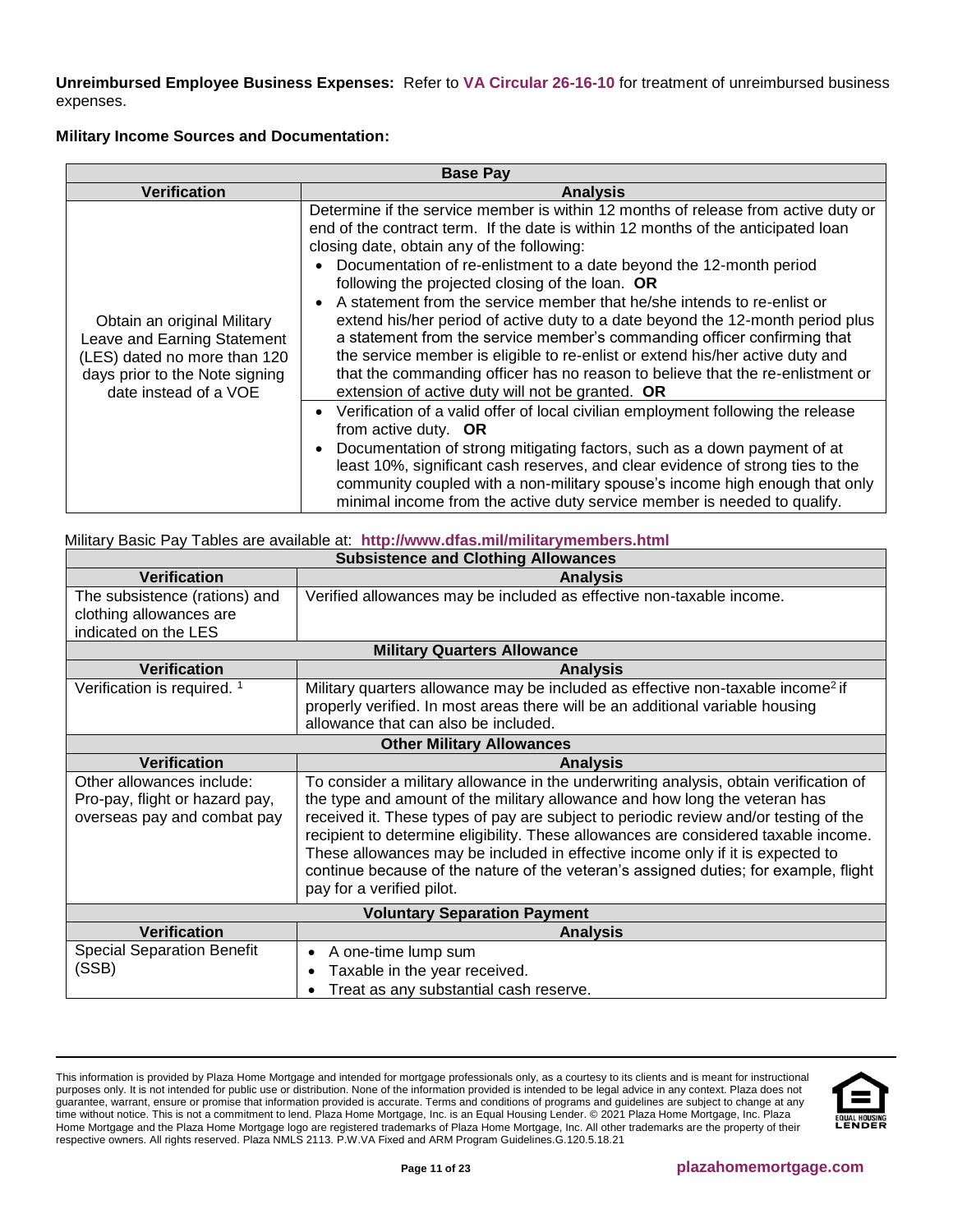| Voluntary Separation Incentive | Annual payments<br>$\bullet$                                                                                      |
|--------------------------------|-------------------------------------------------------------------------------------------------------------------|
| (VSI)                          | Include in effective income.                                                                                      |
|                                | Taxable in the year received.<br>$\bullet$                                                                        |
|                                | • Payment period is calculated by multiplying the veteran's years of service<br>multiplied by two.                |
|                                | Available only to veterans with 6 or more years of service (equating to a<br>minimum of 12 years annual payments) |

<sup>1.</sup> Verification of this income may be obtained from the borrower's paystub, on the Department of Defense website, **<http://www.defensetravel.dod.mil/site/bahCalc.cfm>**, or on Military.com under Benefits on the Basic Allowance for Housing (BAH) Rate Tables (amount must be verified based on geographic duty, location, paygrade and dependency status).

 $2.$  Tax-free income may be "grossed up" only for calculating the DTI ratio, not residual income. Do not add non-taxable income to taxable income before "grossing up."

# **Reserves or National Guard Income:**

Income from service in the Reserves or National Guard may be included in effective income if the length of the veteran's total active and Reserve/Guard service indicates a strong probability that the Reserve Guard income will continue. Otherwise, this income may be used to offset obligations that have 10-24 months duration.

## **Recently Activated Reserve or National Guard:**

Veterans with qualifying income that may be subject to change due to unit activation and participation in a Reserves/National Guard unit must be reviewed carefully. The underwriter must determine what the veteran's income will be upon unit activation:

- If income will be reduced: Carefully evaluate the impact the reduction may have on the veteran's ability to repay the loan.
- If the income will increase: Consider the likelihood the income will continue beyond a 12-month period.

Carefully and thoroughly document, including reasons for using or not using the reserve/guard income, these situations on the 1008, Underwriting Transmittal Summary, or on a separate memorandum to the file.

**Rental Income:** The underwriter is responsible for determining eligibility of rental income in accordance with VA requirements for existing rental properties. Refer to the VA **Lenders [Handbook](http://www.benefits.va.gov/warms/pam26_7.asp)**, Chapter 4 for VA requirements.

**Employment Offers and Contracts:** Borrowers may qualify with a non-contingent offer of employment subject to the following requirements:

The employment offer or contract must:

- specify that employment will start within 60 days of closing, and
- clearly identify the employer and the borrower, be signed by the employer, and be accepted and signed by the borrower, and
- clearly identify the terms of employment, including position, type and rate of pay, and start date, and
- be non-contingent. **Note:** If conditions of employment exist, they must be satisfied prior to closing and confirmed by written documentation.

Three months PITIA reserves must be documented

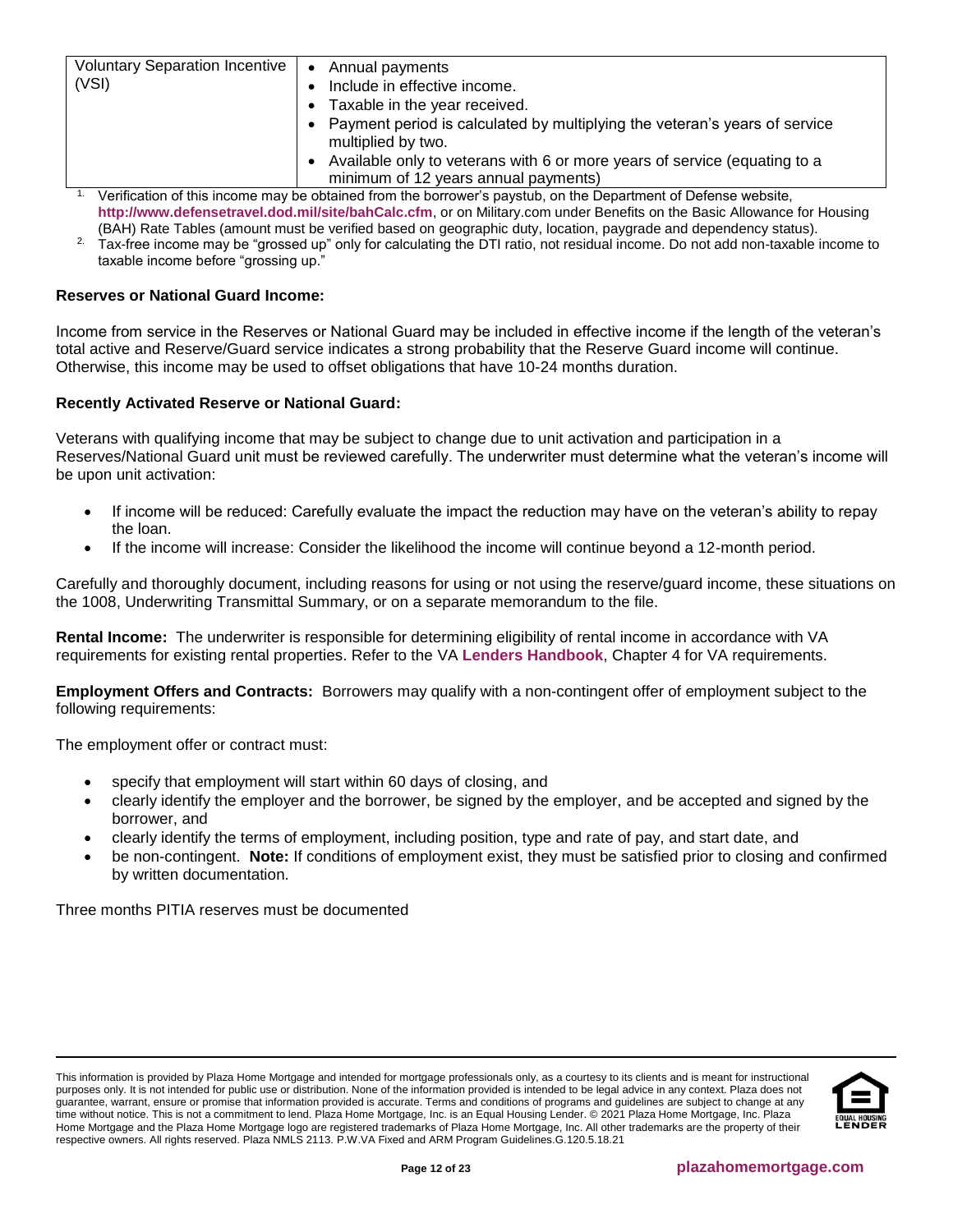## <span id="page-12-0"></span>**Section 15 Qualifying Ratios / Residual Income**

| <b>Total Loan Amount</b> | <b>Underwriting Method</b> | TV  | <b>Maximum DTI</b>   |
|--------------------------|----------------------------|-----|----------------------|
| Conforming & Jumbo       | AUS                        | All | Per AUS <sup>1</sup> |
|                          | Manual                     |     | 50%                  |

1. Loans with DTI > 41% must always meet the compensating factor requirements per the VA **Lenders [Handbook](http://www.benefits.va.gov/warms/pam26_7.asp)**, chapter 4.

## **Residual Income:**

[VA Form 26-6393](http://www.vba.va.gov/pubs/forms/VBA-26-6393-ARE.pdf) is used by the underwriter to analyze the veteran's income, debts and creditworthiness. In the "guideline" box of the Form, enter the appropriate residual income amount from the Residual Income tables. Residual income is the amount of net income remaining (after deduction of debts and obligations and monthly shelter expenses) to cover family living expenses such as food, health care, clothing, and gasoline.

| <b>Table of Residual Incomes by Region</b> |                                                                       |                                        |                                                              |         |  |  |
|--------------------------------------------|-----------------------------------------------------------------------|----------------------------------------|--------------------------------------------------------------|---------|--|--|
|                                            | For loan amounts of \$79,999 and below                                |                                        |                                                              |         |  |  |
| <b>Family Size</b>                         | <b>Midwest</b><br><b>Northeast</b><br>West<br><b>South</b>            |                                        |                                                              |         |  |  |
|                                            | \$390                                                                 | \$382                                  | \$382                                                        | \$425   |  |  |
| $\overline{2}$                             | \$654                                                                 | \$641                                  | \$641                                                        | \$713   |  |  |
| 3                                          | \$788                                                                 | \$772                                  | \$772                                                        | \$859   |  |  |
| 4                                          | \$888                                                                 | \$868                                  | \$868                                                        | \$967   |  |  |
| 5                                          | \$921                                                                 | \$902                                  | \$902                                                        | \$1,004 |  |  |
| over 5                                     |                                                                       |                                        | Add \$75 for each additional member up to a family of seven. |         |  |  |
|                                            | <b>Table of Residual Incomes by Region</b>                            |                                        |                                                              |         |  |  |
|                                            |                                                                       | For loan amounts of \$80,000 and above |                                                              |         |  |  |
| <b>Family Size</b>                         | <b>Northeast</b>                                                      | <b>Midwest</b>                         | South                                                        | West    |  |  |
|                                            | \$450                                                                 | \$441                                  | \$441                                                        | \$491   |  |  |
| $\overline{2}$                             | \$755                                                                 | \$738                                  | \$738                                                        | \$823   |  |  |
| 3                                          | \$909                                                                 | \$889                                  | \$889                                                        | \$990   |  |  |
| 4                                          | \$1,025                                                               | \$1,003                                | \$1,003                                                      | \$1,117 |  |  |
| 5                                          | \$1062                                                                | \$1,039                                | \$1,039                                                      | \$1,158 |  |  |
|                                            | Add \$80 for each additional member up to a family of seven<br>over 5 |                                        |                                                              |         |  |  |

|                  | Key to Geographic Regions Used in the Preceding Tables |                |                |  |  |
|------------------|--------------------------------------------------------|----------------|----------------|--|--|
| <b>Northeast</b> | Connecticut                                            | New Hampshire  | Pennsylvania   |  |  |
|                  | Maine                                                  | New Jersey     | Rhode Island   |  |  |
|                  | Massachusetts                                          | New York       | Vermont        |  |  |
| <b>Midwest</b>   | <b>Illinois</b>                                        | Michigan       | North Dakota   |  |  |
|                  | Indiana                                                | Minnesota      | Ohio           |  |  |
|                  | lowa                                                   | Missouri       | South Dakota   |  |  |
|                  | Kansas                                                 | Nebraska       | Wisconsin      |  |  |
| <b>South</b>     | Alabama                                                | Kentucky       | Puerto Rico    |  |  |
|                  | Arkansas                                               | Louisiana      | South Carolina |  |  |
|                  | Delaware                                               | Maryland       | Tennessee      |  |  |
|                  | District of Columbia                                   | Mississippi    | Texas          |  |  |
|                  | Florida                                                | North Carolina | Virginia       |  |  |
|                  | Georgia                                                | Oklahoma       | West Virginia  |  |  |
| West             | Alaska                                                 | Hawaii         | New Mexico     |  |  |
|                  | Arizona                                                | Idaho          | Oregon         |  |  |
|                  | California                                             | Montana        | Utah           |  |  |
|                  | Colorado                                               | Nevada         | Washington     |  |  |
|                  |                                                        |                | Wyoming        |  |  |

This information is provided by Plaza Home Mortgage and intended for mortgage professionals only, as a courtesy to its clients and is meant for instructional purposes only. It is not intended for public use or distribution. None of the information provided is intended to be legal advice in any context. Plaza does not guarantee, warrant, ensure or promise that information provided is accurate. Terms and conditions of programs and guidelines are subject to change at any time without notice. This is not a commitment to lend. Plaza Home Mortgage, Inc. is an Equal Housing Lender. © 2021 Plaza Home Mortgage, Inc. Plaza Home Mortgage and the Plaza Home Mortgage logo are registered trademarks of Plaza Home Mortgage, Inc. All other trademarks are the property of their respective owners. All rights reserved. Plaza NMLS 2113. P.W.VA Fixed and ARM Program Guidelines.G.120.5.18.21

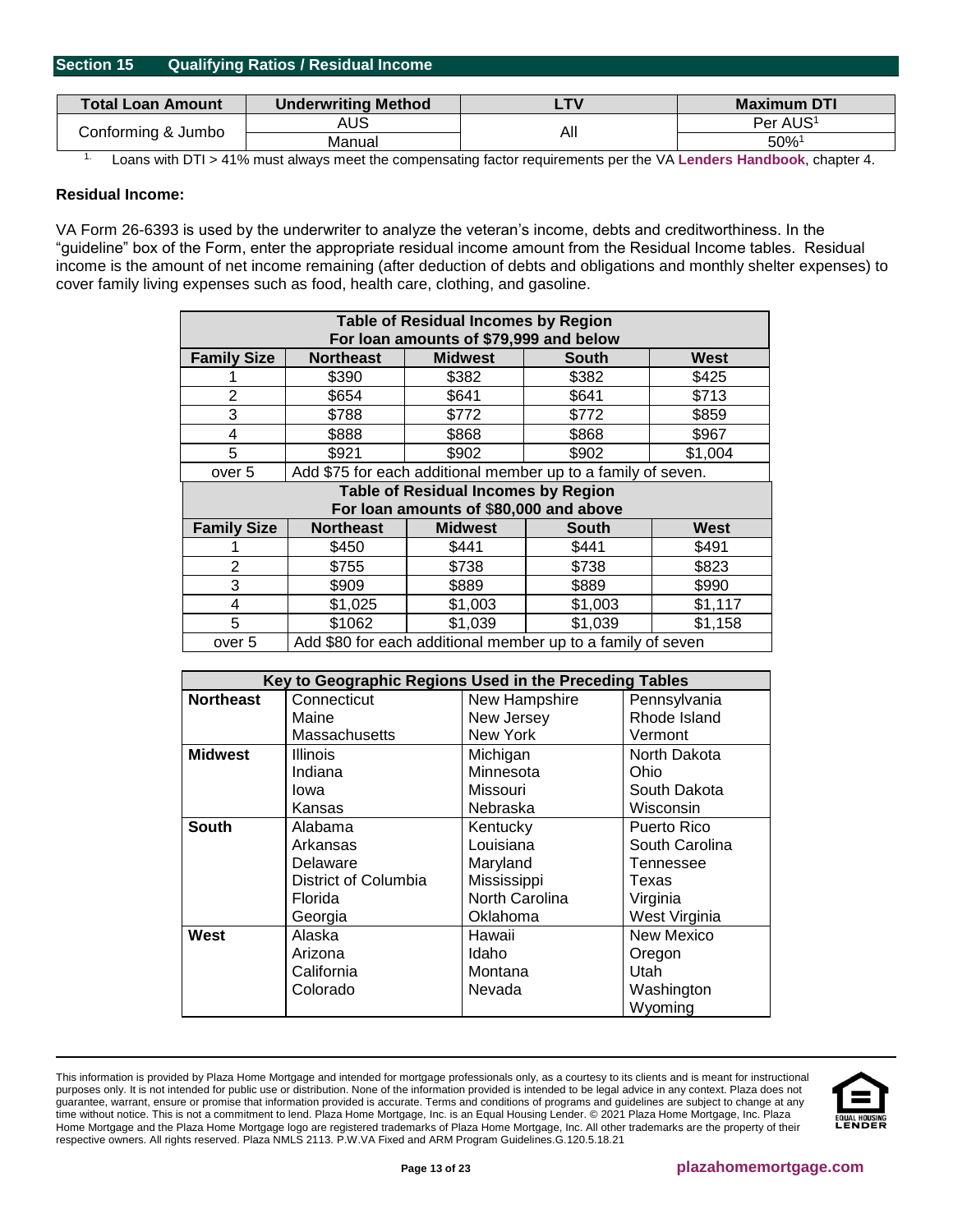# **Qualifying the Borrower:**

- Fixed Rate Loans: Qualify at the Note rate.
- 5/1 ARM: Qualify at the Note rate.
- **Installment Debt:** Payments on all installment debts with 10 months or more of remaining payments must be included in the DTI. Accounts with a term of less than 10 months that require payments so large as to cause a severe impact on the family's resources for any period of time, also must be included in the DTI.
- **Revolving Debt:** The monthly payment per the credit report must be included in the DTI calculation regardless of the account balance. If a payment is not provided, use 5% of the outstanding balance.
- **Open 30 Day Charge Accounts:** Include a minimum payment of 5% of the balance unless sufficient liquid assets are verified to cover the current outstanding balance in addition to any funds needed for closing.
- **Paying-off Debt:** Installment and revolving accounts may be paid off to qualify. For purchase or refinance transactions, the underwriter must manually reduce the borrower's liquid assets in the AUS by the amount being applied to the account and resubmit to the AUS.
- **Auto Lease:** The payment must be included in the DTI regardless of the remaining number of payments.
- **Alimony, Child Support or Maintenance Payments:** When there are 10 or more months remaining, the payment must be included. Alimony may be treated as a reduction to income instead of a monthly liability.
- **Student Loans:**
	- o **Deferred:** If the borrower(s) provides written evidence that the student loan debt will be deferred at least 12 months beyond the date of closing, a monthly payment does not need to be considered.
	- o **Not Deferred:** If the student loan is currently in repayment status or payments are scheduled to begin within 12 months of the VA loan closing date, underwriters must consider the anticipated monthly obligation in the loan analysis using the greater of the two payments listed below.
		- 1. Calculated payment using 5% of the outstanding balance: Take the outstanding balance x 5%, divided by 12 months (example:  $$25,000$  student loan balance x  $5\% = $1,250$  divided by 12 months = \$104.17 per month. This is the monthly payment for debt ratio purposes).
		- 2. The payment(s) reported on the credit report.

**Note:** If the payment reported on the credit report is less than option 1 above, and the payment per the credit report is to be used, the loan file must contain a statement from the student loan servicer that reflects the actual loan terms and payment information for each student loan(s). The statement(s) must be dated within 60 days of VA loan closing and maybe an electronic copy from the student loan servicer's website or a printed statement provided by the student loan servicer.

- **401(k) Loans:** Loans secured by 401(k) accounts, certificates of deposit, savings accounts, stocks, bonds, life insurance policies and other assets with a monetary value easily converted to cash are not required to be included in the DTI.
- **Co-signed Obligations:** The applicant may have a contingent liability based on co-signing a loan if:
	- o There is evidence that the loan payments are being made by someone else. **AND**
	- $\circ$  There is no reason to believe that the applicant will have to participate in repayment of the loan, the underwriter may exclude the loan payments from the monthly obligations factored into the net effective income calculation in the loan analysis.

**Payment Shock:** Underwriter to use discretion and consider payment shock as part of the credit qualification analysis as it may suggest inability to afford the new mortgage debt without significant compensating factors present.

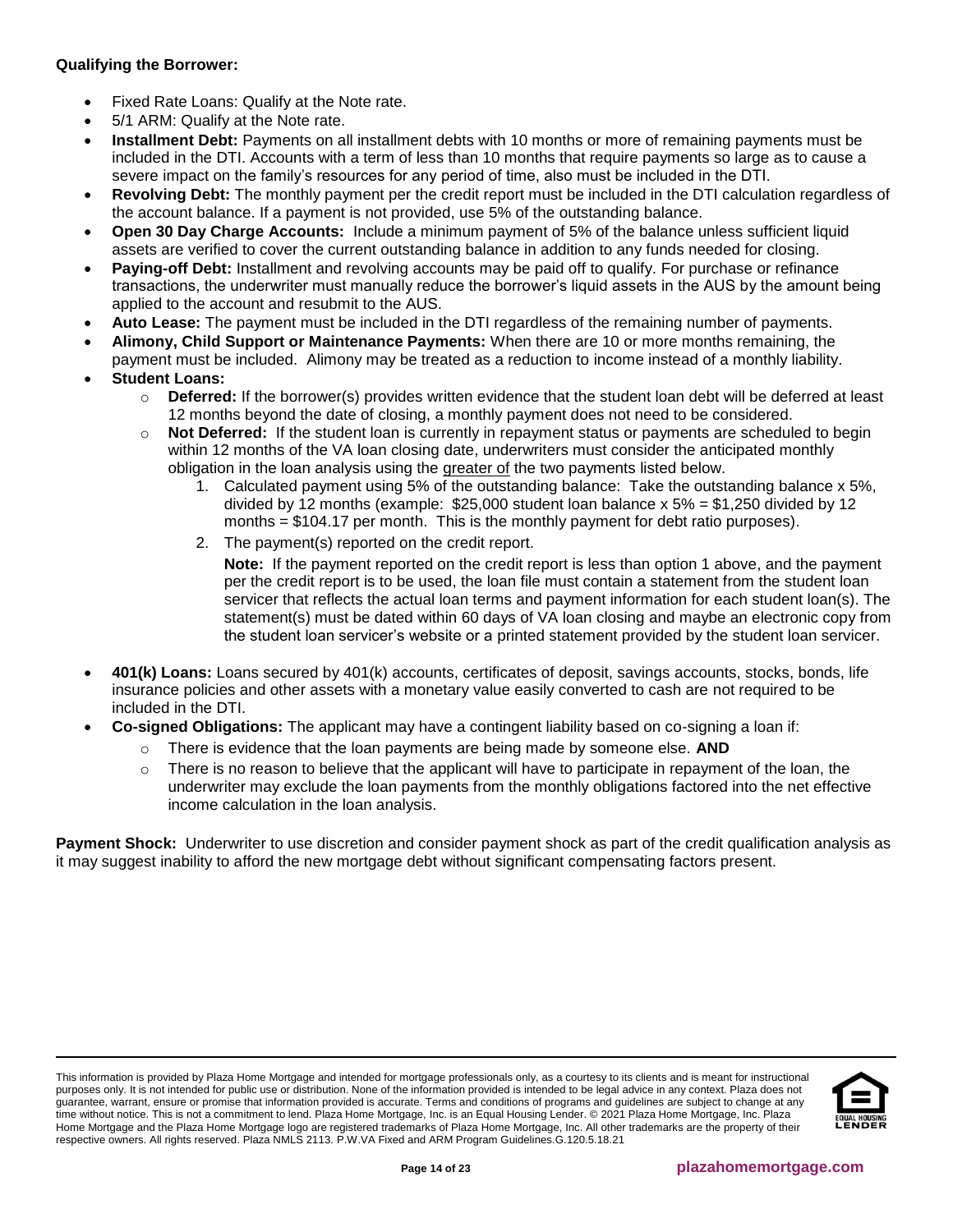#### <span id="page-14-0"></span>**Asset Verification:**

The veteran or spouse must have sufficient cash to cover assets that are needed to close and those funds must be verified. In addition, verify any liquid assets that may have a bearing on the overall credit analysis.

The most recent bank statement(s) must be provided to verify assets; a written VOD cannot be used as standalone documentation for verifying assets, regardless of AUS findings.

#### **Down Payment and Cash Required to Close:**

- Down payment is required when the VA Guaranty does not equal 25% of the lesser of the sales price of Notice of Value (NOV). The **[VA Calculator](http://resourcecenter.plazahomemortgage.com/phmidocpublisher.nsf/All/7AC0B2AC1E2F276107257AF5006957B2?OpenDocument)** worksheet should be completed on every loan. The calculator assists in calculating any required down payment from the borrower on purchase or refinance transactions. Regardless of the loan amount, the VA guaranty plus the Veteran's down payment and/or equity must always be at least 25% of the lesser of the sales price or (NOV).
- Any closing costs or points that are the veteran's responsibility and are not financed in the loan.
- The difference between the sales price and loan amount, if the sales price exceeds the reasonable value established by VA.
- Any funds required that exceed 100% of the reasonable value of the property.

The applicant's ability to accumulate liquid assets and the current availability of liquid assets for unplanned expenses should be considered in the overall credit analysis.

#### **Gift Funds:**

- Gift funds are allowed for down payment and closing costs
- Gifts may not be used for reserves
- Gifts of equity Refer to **[Gifts of Equity](#page-14-1)** section for requirements

A gift can be provided by a donor that does not have any affiliation with the builder, developer, real estate agent, or any other interested party to the transaction. A gift letter must:

- specify the dollar amount of the gift,
- include the donor's statement that no repayment is expected, and
- indicate the donor's name, address, telephone number and relationship to the borrower

The underwriter must verify that sufficient funds to cover the gift have been transferred to the borrower's account, or will be documented as received by the closing agent at time of closing. Acceptable documentation includes the following:

- evidence of the borrower's deposit of the donor's funds, or
- a copy of the donor's funds by check/electronic transfer to the closing agent, and
- the CD showing receipt of the donor's funds

#### <span id="page-14-1"></span>**Gifts of Equity:**

When there is a gift of equity, the purchase price must be adjusted for the gift of equity. The VA Funding Fee and guaranty determination are based on the Adjusted Purchase Price (Adjusted Purchase Price = Purchase Price – Gift of Equity). Any LOS and loan document references to Purchase Price must reflect the Adjusted Purchase Price.

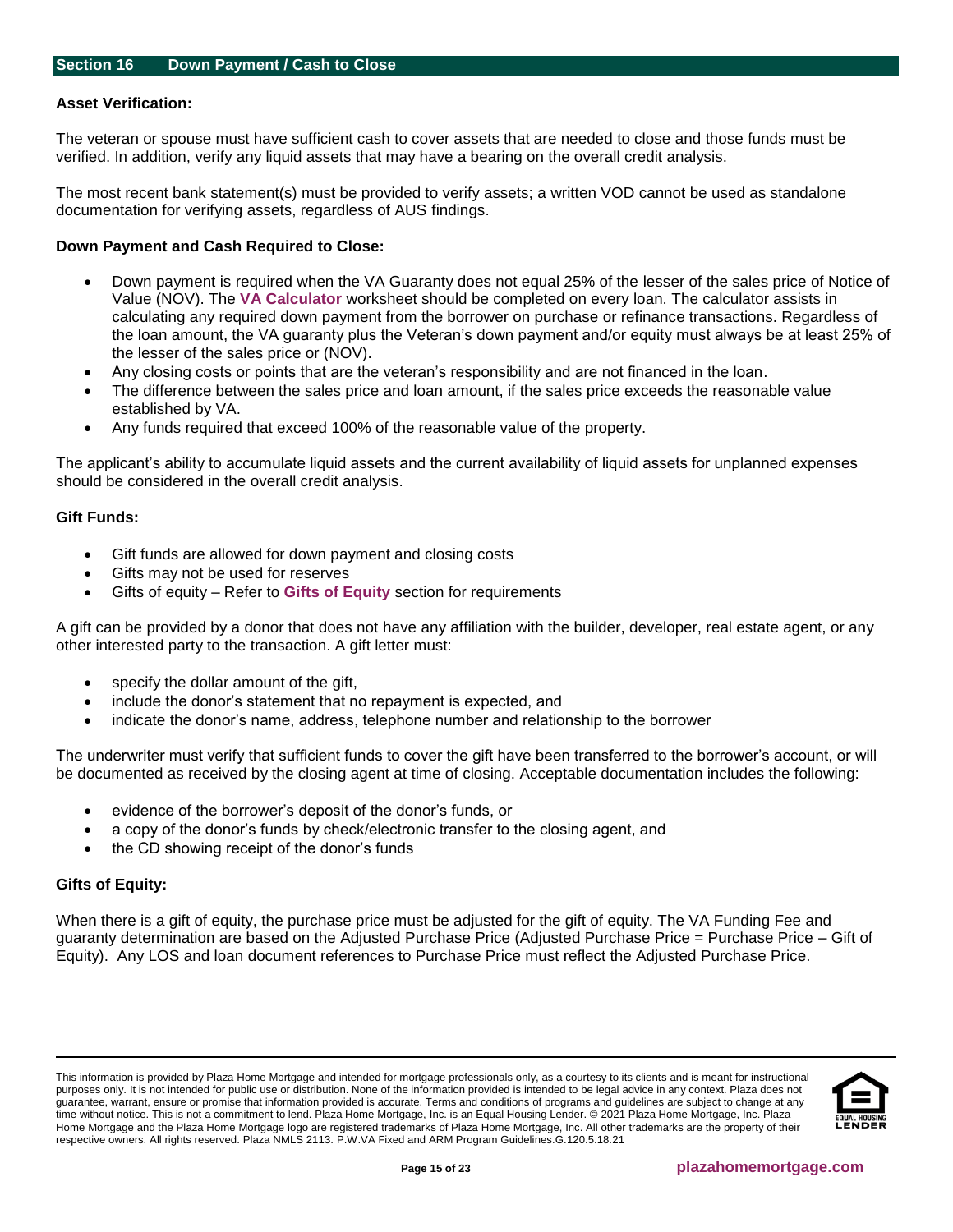# **Earnest Money Deposit:**

The source of any earnest money deposits must be verified using the following documentation:

- A copy of the borrower's cancelled check and 2 months bank statements up to and including the date the check cleared to evidence a sufficient average balance to support the amount of the earnest money deposit. **OR**
- Verification that there are sufficient funds on deposit in the borrower's account(s) to cover the earnest money deposit and any other required funds to close.
- Any large deposits to the account must be addressed.

#### <span id="page-15-0"></span>**Section 17 Reserves**

#### **Cash Reserves:**

- 1 Unit Subject Property: No reserves are required unless borrower is retaining their prior residence. If borrower is retaining their prior residence, refer to requirement for Additional Rental Properties.
- 2-4 Units Subject Property & rental income **IS NOT USED** to qualify: No reserves are required.
- 2-4 Units Subject Property & rental income **IS USED** to qualify: 6 months PITIA reserves required.
- Additional rental properties owned: 3 months PITIA required for each additional property.
	- $\circ$  If there is not a lien on the property, 3 months reserves to cover expenses such as taxes, hazard insurance, flood insurance, homeowner's association fees and any other recurring fees should be documented for the properties.

# <span id="page-15-1"></span>**Section 18 VA Funding Fee**

#### **VA Funding Fee:**

| <b>Purchase</b>            |                     |                       |                       |  |  |
|----------------------------|---------------------|-----------------------|-----------------------|--|--|
| <b>Type of Veteran</b>     | <b>Down Payment</b> | <b>First Time Use</b> | <b>Subsequent Use</b> |  |  |
|                            | Less than 5%        | 2.30%                 | 3.60%                 |  |  |
| <b>Active Duty Veteran</b> | $5\% - 9.99\%$      | 1.65%                 | 1.65%                 |  |  |
|                            | 10% or more         | 1.40%                 | 1.40%                 |  |  |
|                            | Less than 5%        | 2.30%                 | 3.60%                 |  |  |
| <b>Reservist</b>           | $5\% - 9.99\%$      | 1.65%                 | 1.65%                 |  |  |
|                            | 10% or more         | 1.40%                 | 1.40%                 |  |  |

| Refinance                  |                       |                       |  |  |
|----------------------------|-----------------------|-----------------------|--|--|
| <b>Type of Veteran</b>     | <b>First Time Use</b> | <b>Subsequent Use</b> |  |  |
| <b>Active Duty Veteran</b> | 2.30%                 | 3.60%                 |  |  |
| <b>Reservist</b>           | 2.30%                 | 3.60%                 |  |  |

## **Funding Fee Exemption:**

A veteran must establish any claim for exemption from the fee. The following are the only exceptions allowed:

- Members of the Armed Forces who are serving on active duty and are in receipt of the Purple Heart. The COE must state all three of the following: Active Duty Service member, Purple Heart Recipient, and Funding Fee.
- Veterans receiving VA compensation for service-connected disabilities.
- Veterans who would be entitled to receive compensation for service-connected disabilities if they did not receive retirement pay.

This information is provided by Plaza Home Mortgage and intended for mortgage professionals only, as a courtesy to its clients and is meant for instructional purposes only. It is not intended for public use or distribution. None of the information provided is intended to be legal advice in any context. Plaza does not guarantee, warrant, ensure or promise that information provided is accurate. Terms and conditions of programs and guidelines are subject to change at any time without notice. This is not a commitment to lend. Plaza Home Mortgage, Inc. is an Equal Housing Lender. © 2021 Plaza Home Mortgage, Inc. Plaza Home Mortgage and the Plaza Home Mortgage logo are registered trademarks of Plaza Home Mortgage, Inc. All other trademarks are the property of their respective owners. All rights reserved. Plaza NMLS 2113. P.W.VA Fixed and ARM Program Guidelines.G.120.5.18.21

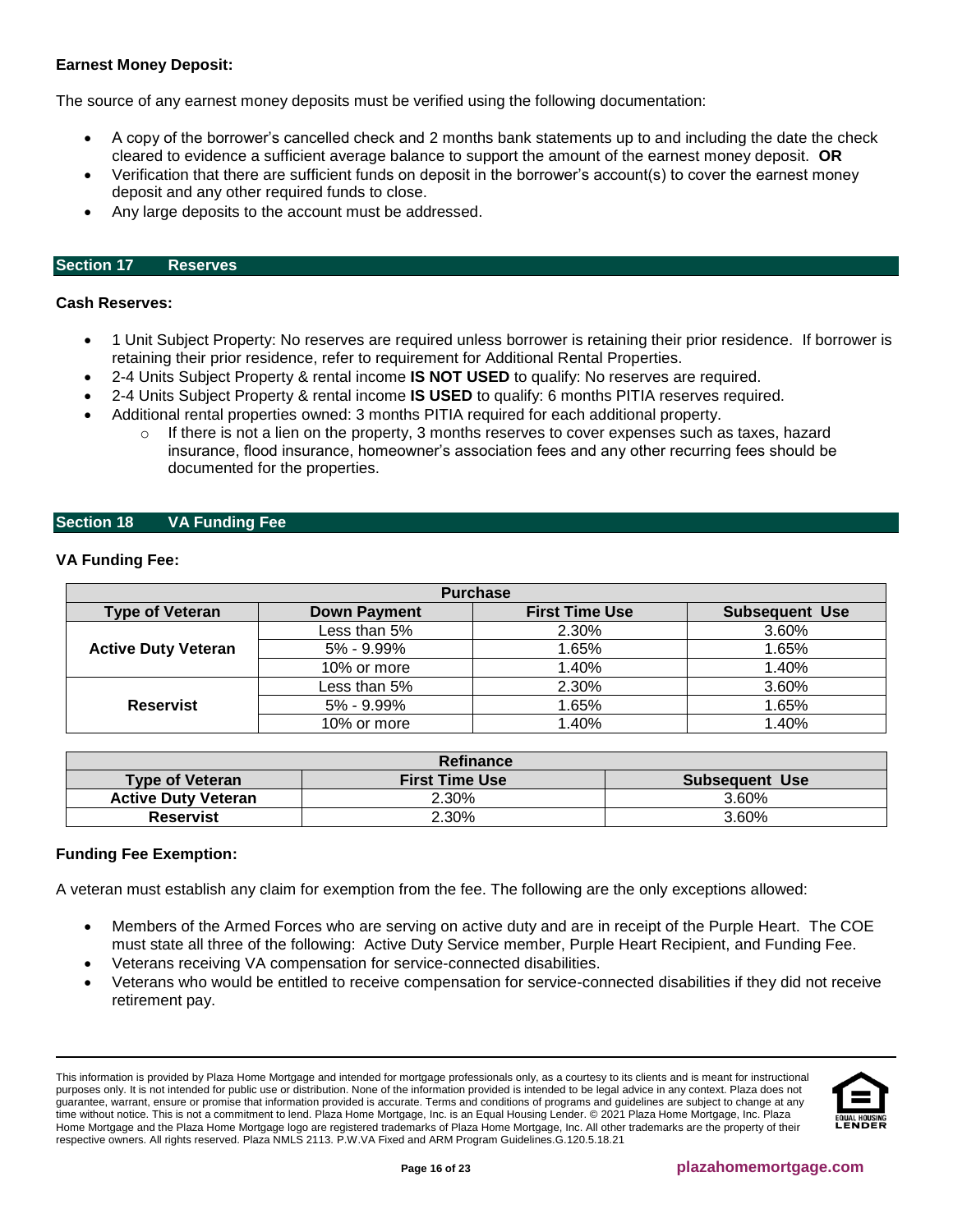- Surviving spouses of veterans who died in service or from service-connected disabilities regardless of whether such surviving spouses are veterans with their own entitlements and whether they are using their own entitlements on the loan.
- Veterans who are rated by the VA as eligible to receive compensation as a result of pre-discharge disability examination and rating.

All scenarios involving a veteran that is exempt from paying a VA Funding Fee must have proper documentation to verify the exemption. The Certificate of Eligibility (COE) will indicate the veteran's exemption. The Verification of VA Benefits (VA Form 26-8937) should only be used in the rare instance when the COE does not indicate the exemption. Refer to **[VA](https://www.benefits.va.gov/HOMELOANS/documents/circulars/26_21_03.pdf)  [Circular 26-21-03](https://www.benefits.va.gov/HOMELOANS/documents/circulars/26_21_03.pdf)** for further details.

#### <span id="page-16-0"></span>**Section 19 Eligible Fees**

## **Fees and Charges:**

VA policy has evolved around the objective of helping the veteran to use his/her home loan benefit; therefore, VA regulations limit the fees that the veteran can pay to obtain a loan. For a list of eligible fees and charges refer to Plaza's **[Veteran Borrower Paid Fees & Charges Policy](http://resourcecenter.plazahomemortgage.com/phmidocpublisher.nsf/All/7219FDEE937E729B07257E8B005CF684?OpenDocument)**.

#### **Fee Recoupment on Type I Refinances:**

For all Type I Refinances made to refinance an existing VA-guaranteed loan, the recoupment period of all fees (excluding the VAFF), closing costs, expenses (other than taxes, escrow, insurance, and like assessments), and incurred costs must not exceed 36 months from the date of loan closing. This requirement does not apply to Type II Refinances.

#### **Recoupment Calculation:**

Divide all fees, closing costs, expenses, and incurred costs (excluding the VAFF and taxes, escrow, insurance, and like assessments), by the reduction of the monthly principal and interest payment as a result of the refinance. If the loan being refinanced has been modified, the principal and interest reduction must be computed/compared to the modified principal and interest monthly payment. VA allowable fees offset by lender credits and/or premium pricing may be excluded from the recoupment calculation.

**Discount Points:** Discount Points > 1%: Maximum 90% LTV.

**Note:** If the veteran was charged an ineligible fee(s), the fee must be refunded and the loan file must contain adequate documentation that the fee was refunded to the veteran.

#### <span id="page-16-1"></span>**Section 20 Interested Party Contributions**

A maximum of 4% of the value of the property as indicated on the Notice of Value (NOV) may be contributed from an interested party (property seller concession) to be applied toward closing costs and/or prepaid items.

Any property seller concession or combination of concessions which exceeds 4% of the established reasonable value of the property is considered excessive and unacceptable for VA-guaranteed loans. A reduction of the sales price in the amount equal to the excess is required in these instances.

## **Property seller concessions include, but are not limited to, the following:**

- Payment of the VA funding fee
- Prepayment of the veteran's property taxes and insurance
- Payment of additional discount points to provide permanent interest rate buydowns.

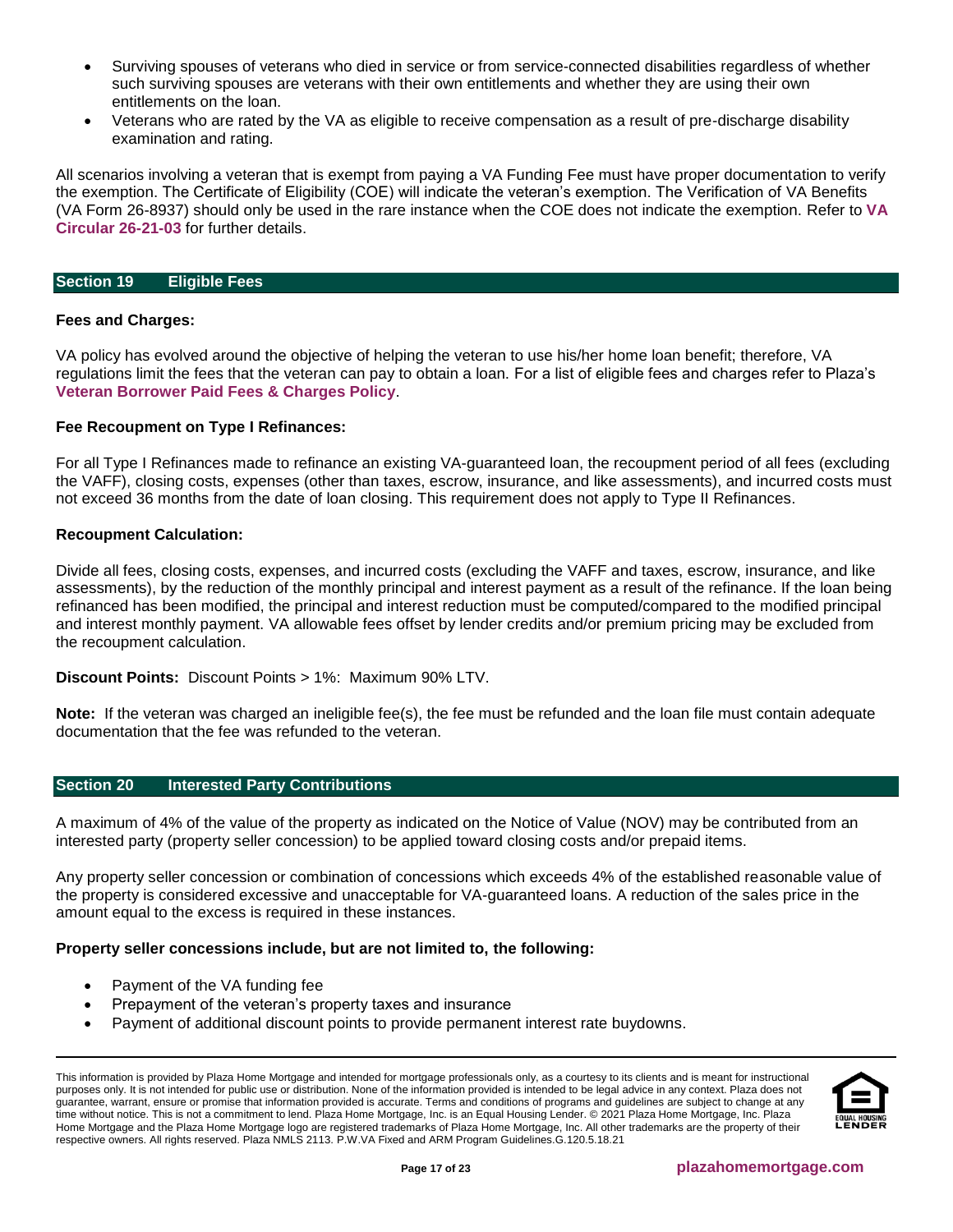- Provision of escrowed funds to provide temporary interest rate buydowns.
- Payoff of credit balances or judgments on behalf of the veteran.

# **Property seller concessions do NOT include:**

- Payment of the veteran's closing costs.
- Payment of points as appropriate to the market. Example: If the market dictates an interest rate of 7.50% wi2 discount points, the property seller's payment of the 2 points would NOT be a property seller concession. If the property seller paid 5 points, 3 of the 5 points would be considered a property seller concession.

# **Real Estate Commissions:**

An aggregate real estate commission including a "bonus" greater than 8% of the sales price of the subject property is considered a sales concession and that commission and/or bonus amount over 8% must be deducted from the sales price.

# <span id="page-17-0"></span>**Section 21 Property Eligibility**

# **Eligible Properties:**

- Attached/detached SFRs
- Attached/detached PUDs
- VA-approved Condos
- 2-4 Units
- HUD-owned (REO) properties that meet HUD Minimum Property Requirements (MPRs)
- Manufactured Housing

# **Condos:**

- Condominium projects must be approved by VA and have a VA condo ID number. VA may accept HUD/FHA/USDA condo approvals if the project approval was prior to December 7, 2009. VA will not accept HUD/FHA/USDA condo approvals if the project approval was dated on or after December 7, 2009. VA will not accept phases annexed into the project approved by HUD/FHA/USDA if the annexation occurred on or after December 7, 2009. If this is the case, a full review of the legal documents for the entire project must be performed by VA.
- Refer to the VA list of **[VA approved condos](https://vip.vba.va.gov/portal/VBAH/Home/home)**.
- Refer to the VA **Lenders [Handbook](http://www.benefits.va.gov/warms/pam26_7.asp)** Chapter 16, Section A.02 for other condo requirements.

# **Manufactured Housing:**

- Must be classified as Real Property
- The Manufactured Home must have been built on or after June 15, 1976
- Double-wide minimum width
- Leasehold properties are ineligible
- Condo projects comprised of manufactured homes are ineligible
- The manufactured home may not have been previously installed or occupied at another location
- All manufactured homes must meet VA guidelines, restrictions in these Program Guidelines, and **[Plaza's](https://resourcecenter.plazahomemortgage.com/phmidocpublisher.nsf/All/F80CDE97BD14D52C8825805A00682B1E?OpenDocument&STATUS=PUBLISHED)  [Manufactured Housing Guidelines](https://resourcecenter.plazahomemortgage.com/phmidocpublisher.nsf/All/F80CDE97BD14D52C8825805A00682B1E?OpenDocument&STATUS=PUBLISHED)**.
- Manufactured housing not eligible in states of Hawaii and Rhode Island.



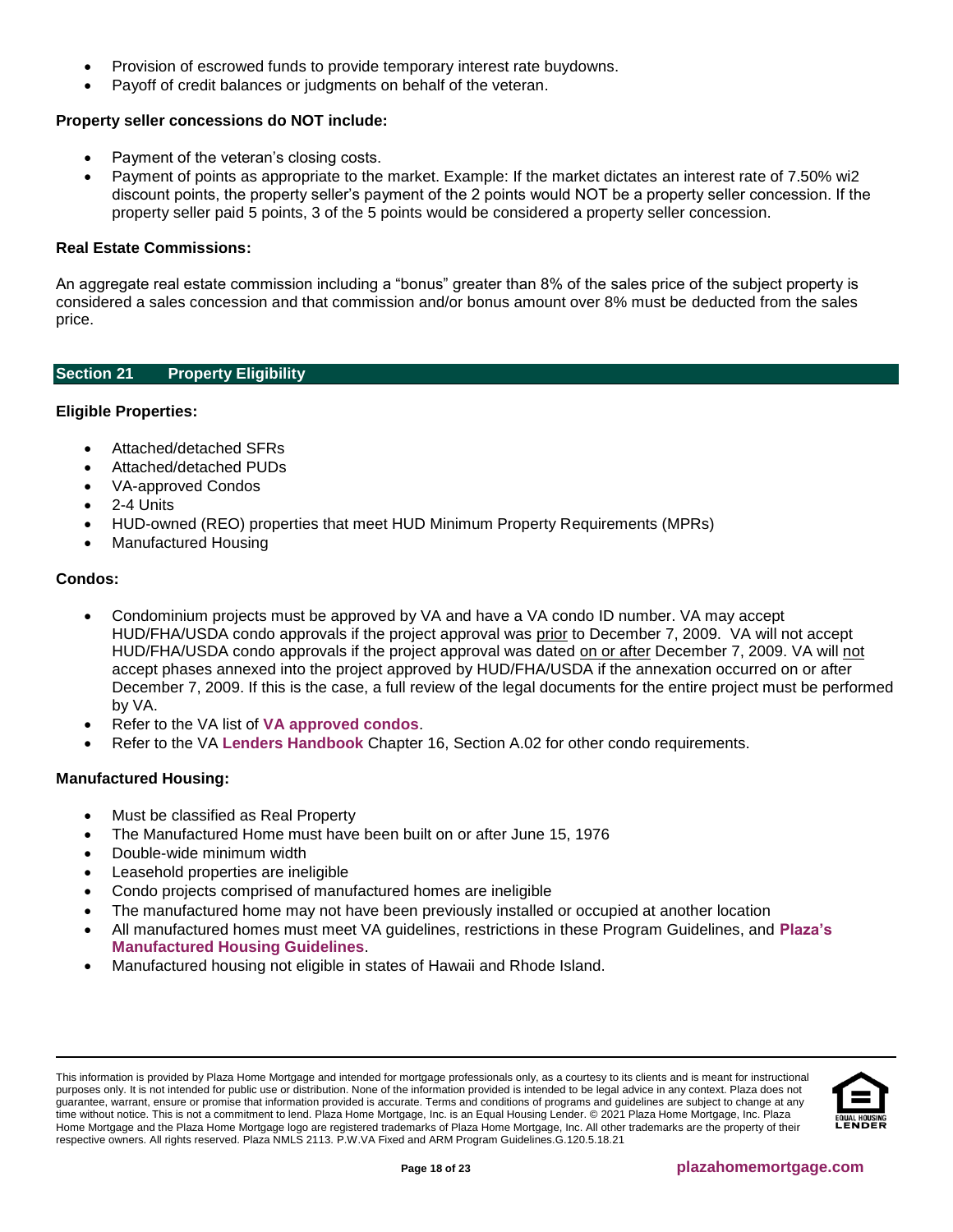# **Mixed Use Properties:**

- The property is primarily for residential purposes.
- There is not more than one business unit.
- The nonresidential area does not exceed 25 percent of the total floor area.

## **Ineligible Properties:**

- **Cooperatives**
- Geothermal Homes
- **Timeshares**
- **Condotels**
- Geodesic Dome Homes
- Commercial Property
- **Mobile Homes**
- Working Farms, Ranches, Orchards
- VA Indian Leasehold properties

# <span id="page-18-1"></span>**Minimum Property Requirements (MPR):**

VA MPRs provide general acceptability criteria for properties that will become the security for VA-guaranteed loans. MPRs provide a basis for determining that the property is safe, structurally sound, sanitary, and meets the standards considered acceptable in a permanent home in its locality.

All properties, including foreclosed properties, must be in a condition that meets MPRs or have a reasonable likelihood the property can be repaired to meet the MPRs prior to loan closing. In those cases where repairs are required, the VA appraiser must list on the appraisal report any repairs necessary to meet MPRs and provide an estimate of fair market value for the property, as if repairs are completed. The property seller is expected to pay for these required repairs since they are included in the estimate of value. It is not allowable to escrow funds from the veteran purchaser for use in making required repairs.

Loan cases involving an REO property may not be processed under the Lender Appraisal Process Program these cases must be ordered as an "IND" appraisal.

## <span id="page-18-0"></span>**Section 22 Appraisal**

All full VA Appraisal is required on all loans.

## **Notice of Value (NOV):**

- The required NOV for property appraised as existing, new, proposed, or under construction, is valid for 6 months.
- Loan amounts > \$1,000,000: Request a certified appraiser when requesting the appraiser assignment from VA.

Plaza aligns with VA policies that enable VA-designated appraisers to rely on third-parties for appraisal related information.

**Minimum Property Requirements**: See **[Minimum Property Requirements](#page-18-1)** in the Property Eligibility section.

**Transferred Appraisals**: Per VA Guidelines

This information is provided by Plaza Home Mortgage and intended for mortgage professionals only, as a courtesy to its clients and is meant for instructional purposes only. It is not intended for public use or distribution. None of the information provided is intended to be legal advice in any context. Plaza does not guarantee, warrant, ensure or promise that information provided is accurate. Terms and conditions of programs and guidelines are subject to change at any time without notice. This is not a commitment to lend. Plaza Home Mortgage, Inc. is an Equal Housing Lender. © 2021 Plaza Home Mortgage, Inc. Plaza Home Mortgage and the Plaza Home Mortgage logo are registered trademarks of Plaza Home Mortgage, Inc. All other trademarks are the property of their respective owners. All rights reserved. Plaza NMLS 2113. P.W.VA Fixed and ARM Program Guidelines.G.120.5.18.21

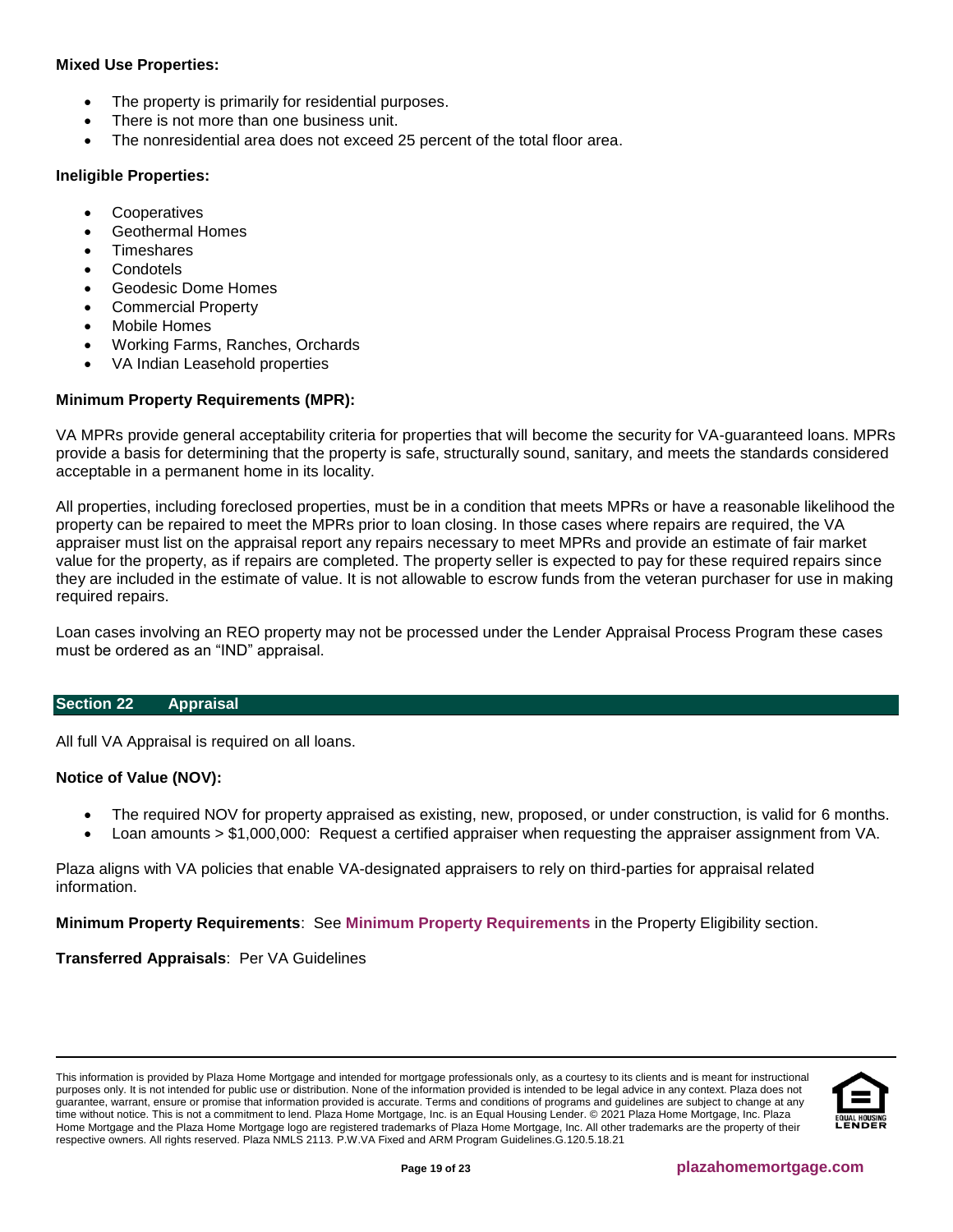#### <span id="page-19-0"></span>**Section 23 Geographic Restrictions**

State or geographic restrictions are identified here, however at this time Plaza may not be lending in all states listed. Properties are limited to those states where Plaza branches are currently authorized to originate loans.

**Alaska:** Owner occupied and second home refinances, in the prior loan is within 12 months of the refinance, borrower must meet the net benefit requirements.

**Hawaii:**

- Properties in Lava Zones 1 and 2 are ineligible.
- Manufactured housing is not eligible.

**Iowa:** An attorney's opinion of title is acceptable in lieu of a title policy, or a title policy may be ordered through the Title Guaranty Division (TGD) of the Iowa Financial Authority.

**Massachusetts:** Properties with a septic system require an inspection whenever a property is transferred to a different owner. A system must be inspected within 2 years prior to the transfer of title to the property served by the system. An inspection conducted up to 3 years before the time of the transfer may be used in the inspection report is accompanied by records demonstrating that the system has been pumped at least once a year during that time.

**Montana:** Lot size of the property may not exceed 40 acres.

**Nevada:** Purchase transaction loans secured by properties located in Fallon, Nevada and serviced by the City of Fallon Municipal Water System include a veteran-signed "Purchaser Acknowledgement and Release" form. For additional information, contact the local VA office.

**Rhode Island:** Manufactured housing is not eligible.

**Texas:** Cash out is not allowed in Texas.

Additional local property requirements and restrictions may be found on the **[VA website](http://www.benefits.va.gov/homeloans/cav_approved_local_conditions.asp)**.

Refer to Plaza's **[Geographic State Restrictions](http://resourcecenter.plazahomemortgage.com/phmidocpublisher.nsf/All/4D05932DD7438704072579D8007C12D7?OpenDocument)** for general guidelines and restrictions.

#### <span id="page-19-1"></span>**Section 24 Max Financed Properties**

**Maximum Loans/Maximum Exposure**: A maximum of four Plaza loans is permitted to one borrower.

#### <span id="page-19-2"></span>**Section 25 Escrow Accounts**

An Escrow/impound account is required for property taxes and insurance on all VA loans.

Escrow funds may not revert to the party that established the escrow. If the property is sold subject to or on an assumption of the loan, the remaining funds held in escrow must continue to be paid out on behalf of the new owner.

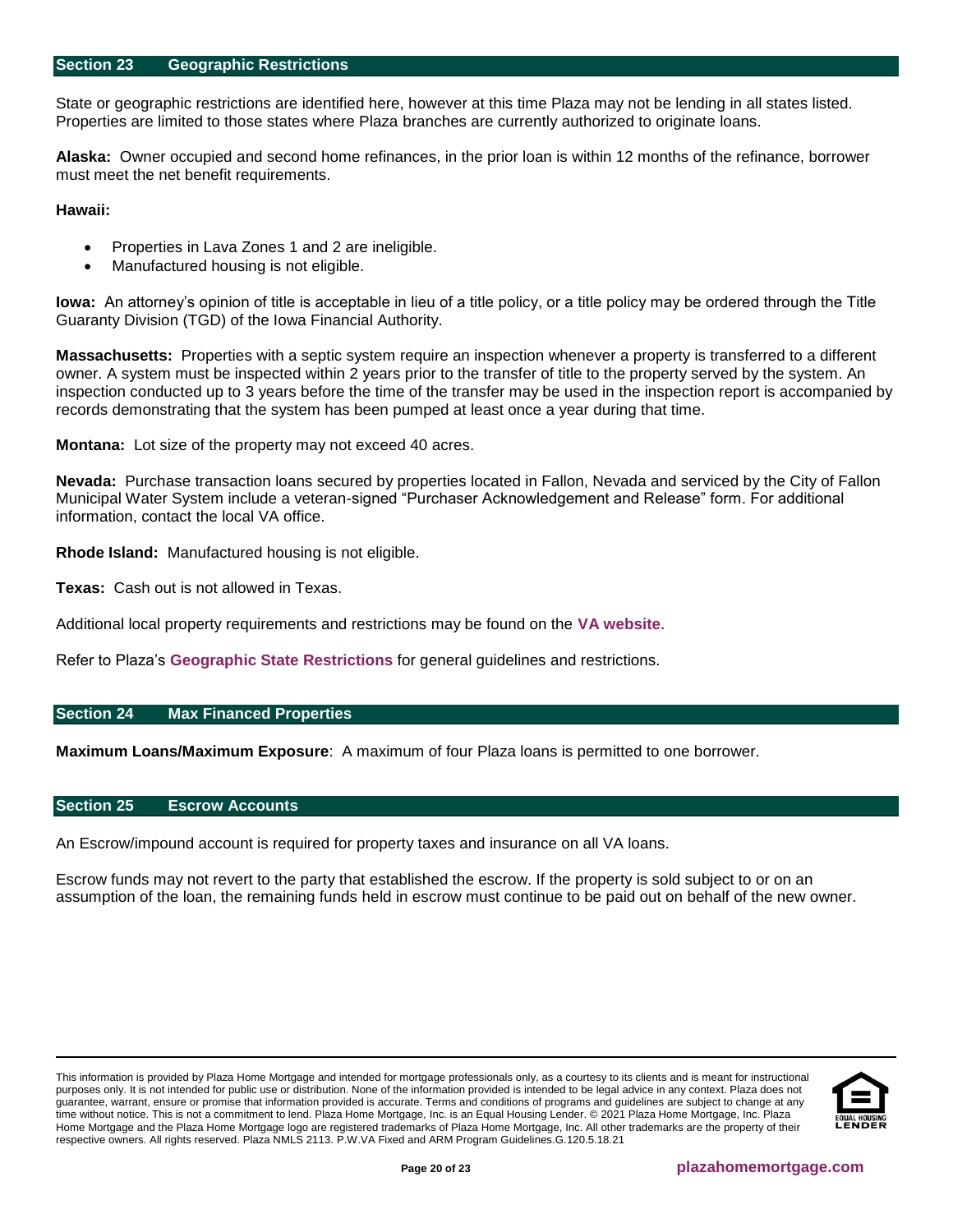#### <span id="page-20-0"></span>**Section 26 Repair Escrow**

In some instances it may not be possible to complete certain items before the veteran wishes to move into the property. The escrow of funds can permit the veteran-purchaser to gain occupancy of the dwelling prior to completion of the certain items which must be postponed due to weather conditions or other circumstances.

An escrow involves withholding 1½ times (150%) the dollar amount necessary to complete the postponed items as estimated by a third party from the proceeds due the property seller at closing. The funds are released once the postponed items have been satisfactorily completed.

Both weather related and non-weather related holdbacks will be considered on a case by case basis.

HUD repair escrows and Energy Efficient Mortgages follow the sales contract and standard FHA guidelines.

#### **Escrow Holdback Requirements:**

To establish an escrow holdback, the following guidelines apply:

- Construction of the dwelling must be complete and the property must be suitable for immediate occupancy.
- Postponement of the improvements must be beyond the control of the builder/property seller.
- The duration of the postponement must not be unreasonable.
- Escrow holdbacks are not allowed on manufactured housing.

#### **Situations not requiring an Escrow Holdback:**

- The incomplete work is limited to the installation of landscaping features (lawn, shrubbery, etc.).
- The estimate of the cost to complete the work is not greater than \$2,500. **AND**
- There is adequate assurance that the work will be completed timely and satisfactorily within 90-120 days.

| <b>Characteristic</b>     | <b>ARM</b>                                                                           |                                                                    |                               |          |
|---------------------------|--------------------------------------------------------------------------------------|--------------------------------------------------------------------|-------------------------------|----------|
| <b>Amortization Term</b>  | 30 years                                                                             |                                                                    |                               |          |
|                           | <b>Treasury</b>                                                                      |                                                                    |                               |          |
| Index                     | Weekly average on U.S Treasury securities adjusted to a constant maturity of 1 year. |                                                                    |                               |          |
| <b>Margin</b>             | 2.00%                                                                                |                                                                    |                               |          |
| <b>Life Floor</b>         | 5% below the start rate, but never lower than the margin.                            |                                                                    |                               |          |
| <b>Interest Rate Caps</b> | <b>Product</b>                                                                       | <b>First Adjustment</b>                                            | <b>Subsequent Adjustments</b> | Lifetime |
|                           | 5/1                                                                                  | $1\%$                                                              | $1\%$                         | 5%       |
| <b>Interest Rate</b>      | 5/1                                                                                  | The first adjustment is 60-66 months after the first payment date. |                               |          |
| <b>Adjustment Date</b>    | After the initial fixed period, the interest rate may adjust annually.               |                                                                    |                               |          |
| <b>Payment Adjustment</b> | The payment adjustment date is the first of the month following the interest rate    |                                                                    |                               |          |
| Date                      | adjustment and every 12 months thereafter.                                           |                                                                    |                               |          |
| <b>Conversion Option</b>  | Not allowed.                                                                         |                                                                    |                               |          |
| <b>Temporary Buydowns</b> | Not allowed.                                                                         |                                                                    |                               |          |

# <span id="page-20-1"></span>**Section 27 ARM Adjustments**

#### <span id="page-20-2"></span>**Section 28 Temporary Buydowns**

Not allowed.

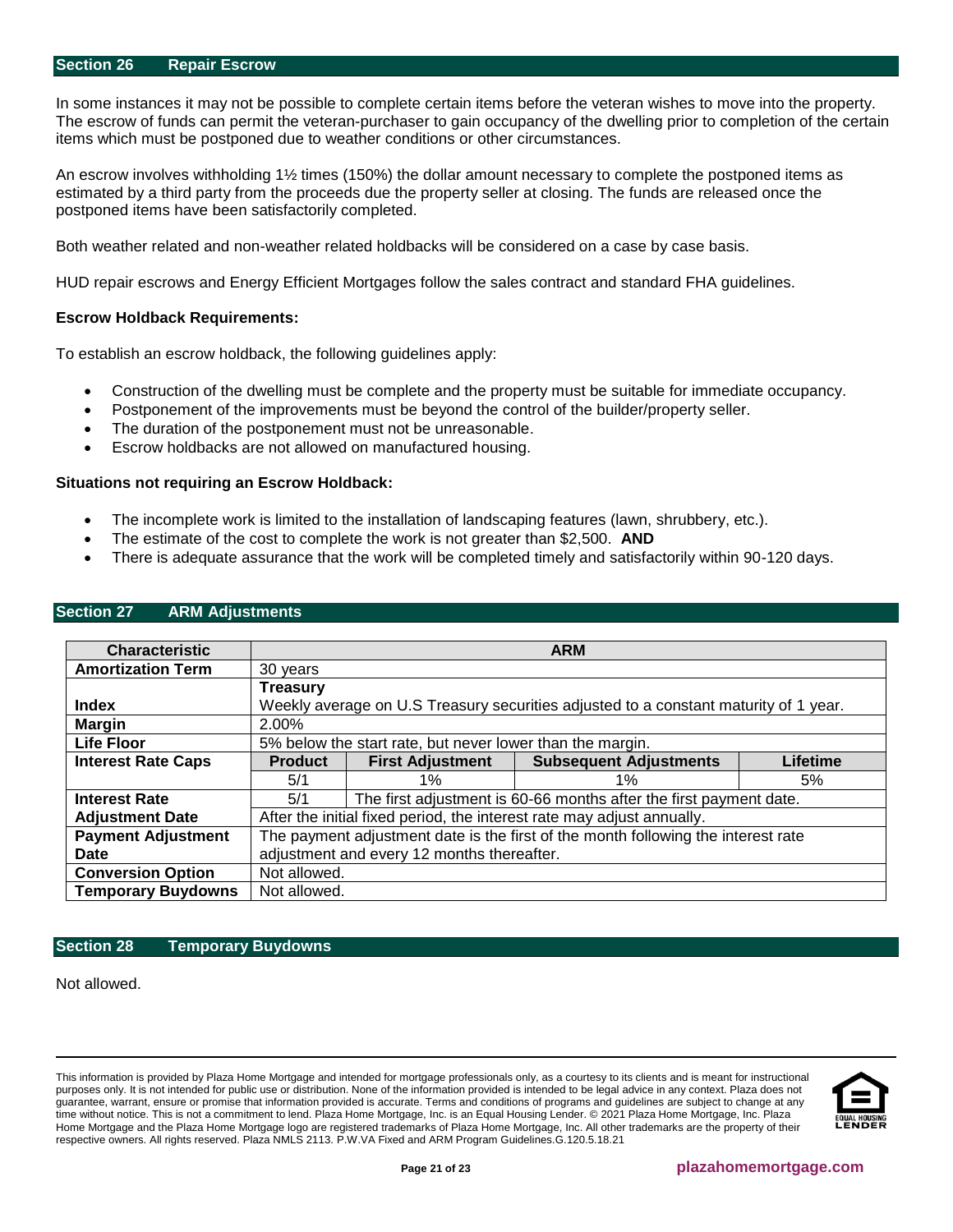<span id="page-21-0"></span>Hazard insurance coverage must be equal to at least the principal balance of the new loan or replacement cost.

Flood insurance is required on all properties located in a Special Flood Hazard Area (SFHA).

#### **Manufactured Housing:**

Manufactured Homes located within a Special Flood Hazard Area are not eligible unless a FEMA National Flood Insurance Program (NFIP) Elevation Certificate (**[FEMA Form 086-0-33](https://www.fema.gov/media-library/assets/documents/160)**) prepared by a licensed engineer or surveyor stating that the finished grade beneath the Manufactured Home is at or above the 100-year return frequency flood elevation is provided, and flood insurance under the NFIP is obtained.

#### <span id="page-21-1"></span>**Section 30 Other Features**

#### **Energy Efficient Mortgages (EEMs)**

Energy Efficient Mortgages (EEMs) are loans to cover the cost of making energy efficiency improvements to a dwelling and are made in conjunction with a VA loan for the purchase of an existing home.

- **Maximum loan amount:** Mortgage may be increased by:
	- o Up to \$3,000 based solely on documented costs. **OR**
	- $\circ$  Up to \$6,000 provided the increase in the monthly mortgage payment does not exceed the likely reduction in monthly utility costs. **OR**
- **Maximum LTV: EEM is an enhancement to the other VA Loan Programs. Refer to the specific VA loan program** for complete information.
- **Maximum guaranty:** The maximum guaranty is calculated based on the full enhanced loan amount, however, the veteran's entitlement is not charged for that part of the guaranty assigned to the EEM enhancement. See **Calculating the Loan Guaranty and Entitlement Use on EEMs** below.
- **Cash back to the veteran:** Up to \$6,000 of loan proceeds may be used to reimburse the veteran for the cost of energy efficiency improvements completed within the 90 days immediately prior to the date of the loan.

## **Calculating the Loan Guaranty and Entitlement Use on EEMs:**

Calculate the Loan Guaranty on an Energy Efficient Mortgage as follows:

| <b>Step</b> | <b>Action</b>                                                                                              |
|-------------|------------------------------------------------------------------------------------------------------------|
|             | Calculate guaranty on the loan without the portion attributable to the energy-efficiency improvements.     |
| 2           | Calculate guaranty on the energy-efficiency improvements portion by applying the same percentage used      |
|             | in Step 1.                                                                                                 |
|             | Add the results of Steps 1 and 2 to arrive at guaranty on the entire loan. Note: The veteran's entitlement |
|             | will only be charged the amount arrived at in Step 1; that is, based upon the loan amount before adding    |
|             | the cost of the energy-efficiency improvements.                                                            |

#### **Acceptable Improvements:**

Acceptable energy-efficiency improvements include, but are not limited to:

- Solar or conventional heating and cooling systems
- Caulking and weather stripping
- Furnace-efficiency modifications limited to replacement burners, boilers, or furnaces designed to reduce the firing rate or to achieve a reduction in the amount of fuel consumed as a result of increased combustion efficiency,

This information is provided by Plaza Home Mortgage and intended for mortgage professionals only, as a courtesy to its clients and is meant for instructional purposes only. It is not intended for public use or distribution. None of the information provided is intended to be legal advice in any context. Plaza does not guarantee, warrant, ensure or promise that information provided is accurate. Terms and conditions of programs and guidelines are subject to change at any time without notice. This is not a commitment to lend. Plaza Home Mortgage, Inc. is an Equal Housing Lender. © 2021 Plaza Home Mortgage, Inc. Plaza Home Mortgage and the Plaza Home Mortgage logo are registered trademarks of Plaza Home Mortgage, Inc. All other trademarks are the property of their respective owners. All rights reserved. Plaza NMLS 2113. P.W.VA Fixed and ARM Program Guidelines.G.120.5.18.21